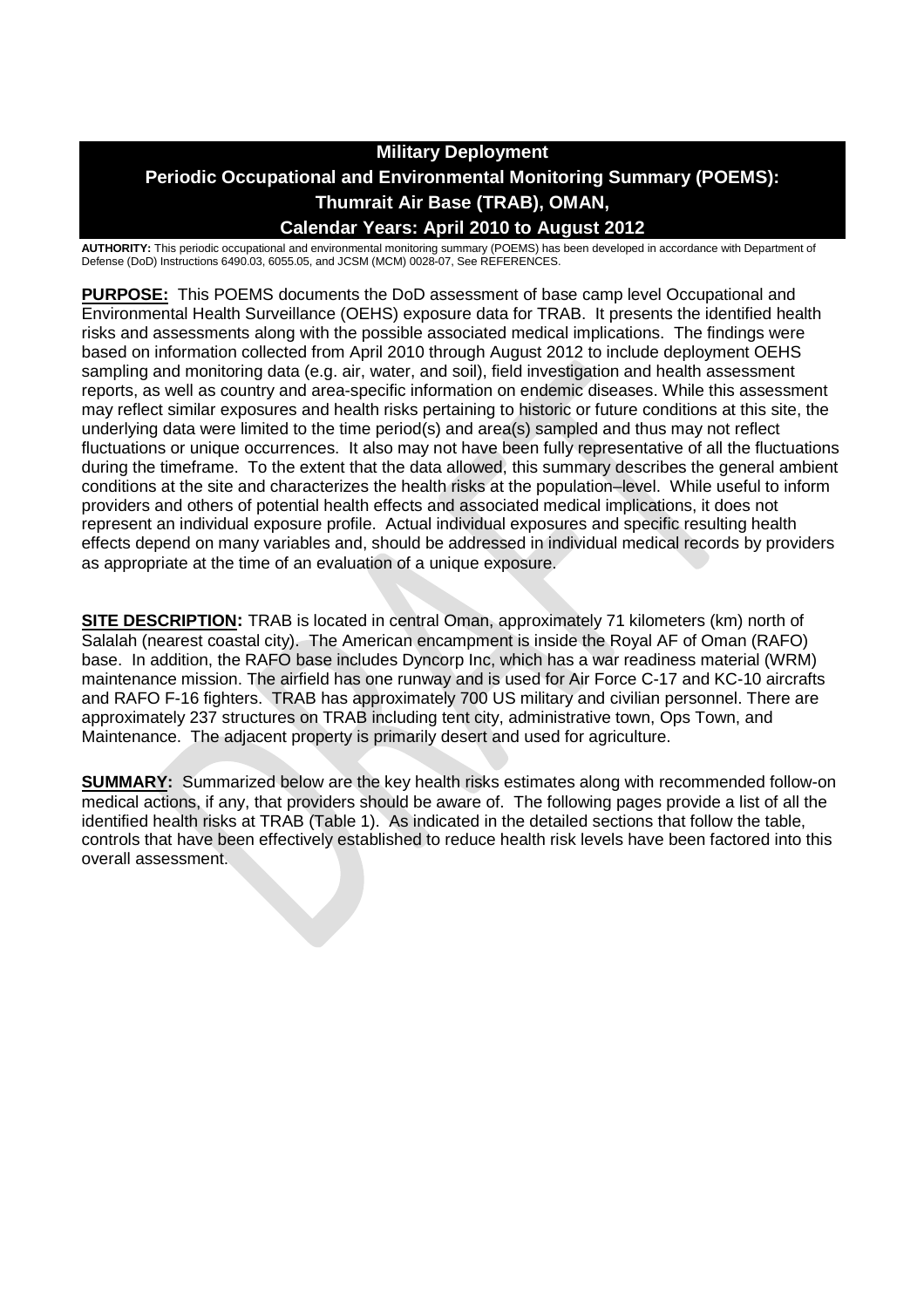#### **Short-term health risks & medical implications:**

The following may have caused acute health effects in some personnel during deployment at TRAB:

Food/waterborne diseases (e.g., bacterial diarrhea, hepatitis A, typhoid/paratyphoid fever, brucellosis, diarrhea-protozoal, hepatitis E); other endemic diseases (cutaneous/visceral leishmaniasis, Crimean-Congo hemorrhagic fever, sandfly fever, typhus-fleaborn, dengue fever, west nile fever, tick-borne rickettsioses, sindbis, leptospirosis, schistosomiasis, Tuberculosis (TB), meningoccal meningitis, rabies, Q fever); venomous animals/insects; and heat stress. For food/waterborne diseases (e.g., bacterial diarrhea, hepatitis A, typhoid fever, brucellosis, diarrhea-protozoal, hepatitis E), if ingesting local food and water, the health effects can temporarily incapacitate personnel (diarrhea) or result in prolonged illness (hepatitis A, typhoid fever, brucellosis, hepatitis E). Risks from food/waterborne diseases may have been reduced with preventive medicine controls and mitigation, which includes hepatitis A and typhoid fever vaccinations and only drinking from approved water sources in accordance with standing CENTCOM policy. For other vector-borne endemic diseases (cutaneous leishmaniasis, Crimean-Congo hemorrhagic fever, sandfly fever, typhus-fleaborn,dengue fever, west nile fever, tick-borne rickettsioses, sindbis), these diseases may constitute a significant risk due to exposure to biting vectors; risk reduced to low by proper wear of the treated uniform, application of repellent to exposed skin and bed net, and appropriate chemoprophylaxis. For water contact diseases (leptospirosis, schistosomiasis) activities involving extensive contact with surface water increase risk. For respiratory diseases (tuberculosis, meningococcal meningitis) personnel in close-quarter conditions could have been at risk for person-to-person spread. Animal contact diseases (rabies, Q fever), pose year-round risk. For venomous animals and insects, if encountered, effects of venom varied with species from mild localized swelling to potentially lethal effects; risks reduced by avoiding contact and proper and timely treatment. For heat stress, risk can be greater for susceptible persons including those older than 45, of low fitness level, unacclimatized, or with underlying medical conditions. Risks from heat stress may have been reduced with preventive medicine controls, work-rest cycles, and mitigation.

Air quality: Exposures may result in mild to more serious short-term health effects (e.g., eye, nose or throat and lung irritation) in some personnel while at this site. For certain subgroups of the deployed forces (e.g., those with pre-existing asthma/cardiopulmonary conditions) are at greatest risk of developing notable health effects.

Although most effects from exposure to particulate matter should have resolved post-deployment, providers should be prepared to consider the relationship between deployment exposures and current complaints. Some individuals may have sought treatment for acute respiratory irritation during their time at TRAB. Personnel who reported with symptoms or required treatment while at this site should have exposure/treatment noted in medical record (e.g., electronic medical record and/or on a Standard Form (SF) 600 (Chronological Record of Medical Care).

> Page 2 of 20 Reviewed by CENTCOM SG (1 Nov 2012) Final Approval Date (2 Nov 2012)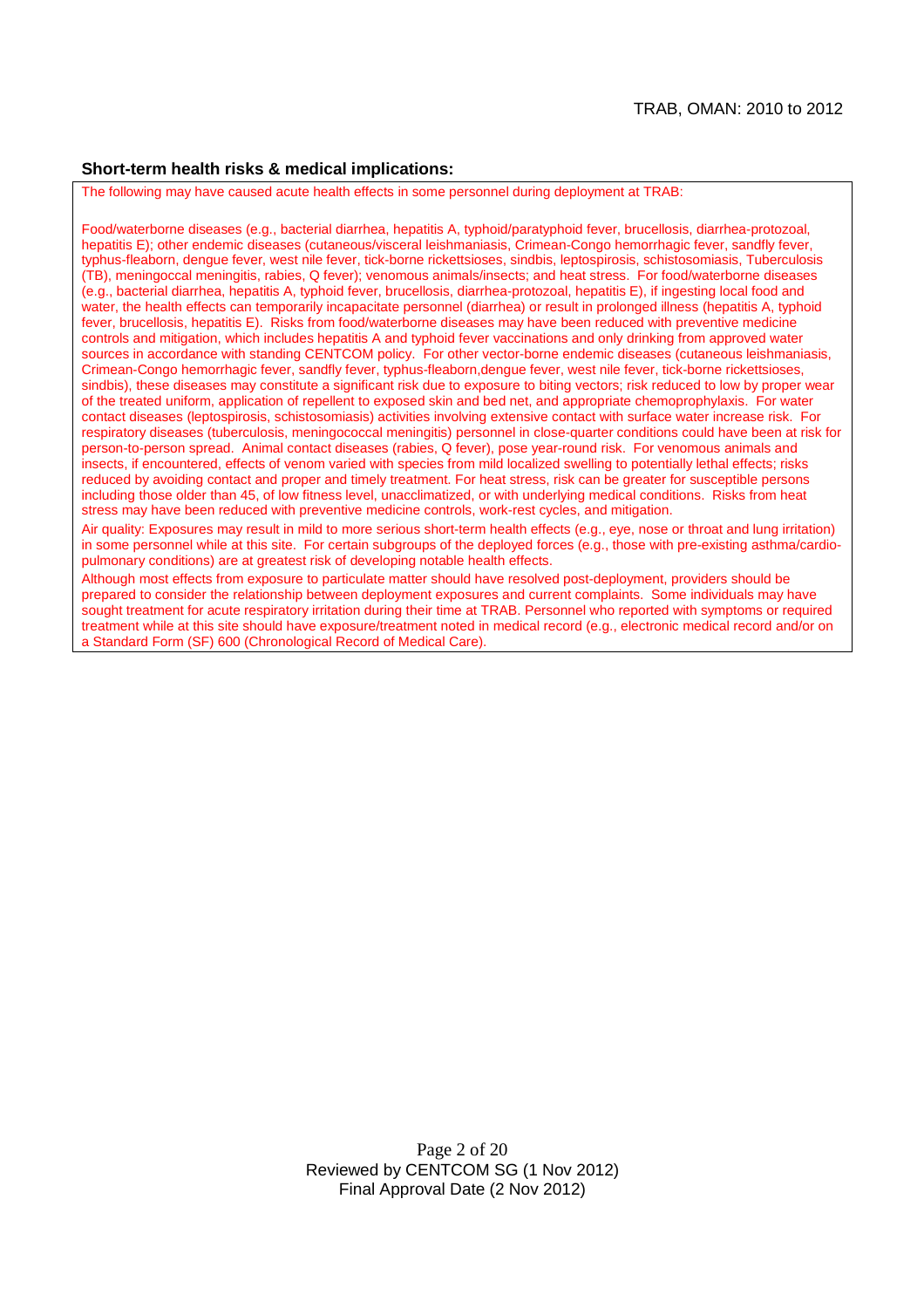#### TRAB, OMAN: 2010 to 2012

**Source of Identified Health Risk<sup>3</sup> Unmitigated Health Risk Estimate<sup>4</sup> Control Measures Implemented Residual Health Risk Estimate<sup>4</sup> AIR**  $PM_{10}$ Short-term: No Data Available Water sprayed on unpaved/dirt roads Short-term: No Data Available Long-term: No health guidelines | unpaved/dirt roads | Long-term: No health guidelines  $PM<sub>2.5</sub>$ Short-term: No Data Available Water sprayed on unpaved/dirt roads Short-term: No Data Available Long-term: No Data Available | Unpaved/dirt roads | Long-term: No Data Available Metals Short-term: No Data Available **Short-term: No Data Available** Short-term: No Data Available Long-term: No Data Available Long-term: No Data Available VOCs Short-term: No Data Available **Short-term: No Data Available** Short-term: No Data Available Long-term: No Data Available Long-term: No Data Available **Soil** Various Analytes Short-term: No health guidelines Short-term: No health guidelines Long-term: No Data Available Long-term: No Data Available **Water** Consumed water Short-term: None Identified **Potable water used from** approved sources Short-term: None Identified Long-term: None Identified and approved sources and Long-term: None Identified Water used for other purposes Short-Term: None Identified Short-term: None Identified Long-Term: None Identified **Long-Term: None Identified** Long-term: None Identified **ENDEMIC DISEASE** Food borne/ Waterborne Short-term: Variable: High (Bacterial Diarrhea, Hepatitis A, Typhoid/Paratyphoid fever) to Moderate (Diarrhea -Protozoal, Brucellosis and Hepatitis E). If ingesting local food/water, the health effects could have been temporarily incapacitating to personnel (Diarrhea) or resulted in prolonged illness (Hepatitis A, Typhoid Fever, Brucellosis, Hepatitis E). Preventive measures included Hepatitis A and Typhoid fever vaccination, consumption of food and water used only from approved sources and routinely monitored. (MOD 11) Short-term: Low Long-term: None Identified Long-term: None Identified Arthropod Vector Borne Short-term: Moderate (Leishmaniasis-Cutaneous/Visceral, Crimean-Congo hemorrhagic fever), Low (Sandfly Fever, Typhus-Fleaborn, Dengue Fever, West Nile Fever, Tick-borne Rickettsioses, Sindbis). Preventive measures included proper wear of the treated uniform and application of repellent to exposed skin and appropriate chemoprophylaxis. Short-term: Low Long-term: Low (Leishmaniasis-Visceral Long-term: Low (Leishmaniasis-viscerar chemopropriyiaxis.<br>infection) Long-term: Low Water-Contact (e.g. wading, swimming) Short-term: Moderate (Leptospirosis, Short-term: Moderate (Leptospirosis,<br>Schistosomiasis) Moderate Long-term: None Identified Long-term: None Identified Respiratory Short-term: Low (Tuberculosis (TB), Short-term: Low (Tuberculosis (TB),<br>Meningococcal Meningitis). TB evaluated as part of the<br>PDHA (Post Deployment PDHA (Post Deployment Health Assessment). A TB skin test was required postdeployment if potentially exposed. Short-term: Low Long-term: None Identified and all deployment if potentially and Long-term: None Identified

**POEMS Table 1. Population-Based Health Risk Estimates - TRAB, Oman 1, 2**

Page 3 of 20 Reviewed by CENTCOM SG (1 Nov 2012)

Final Approval Date (2 Nov 2012)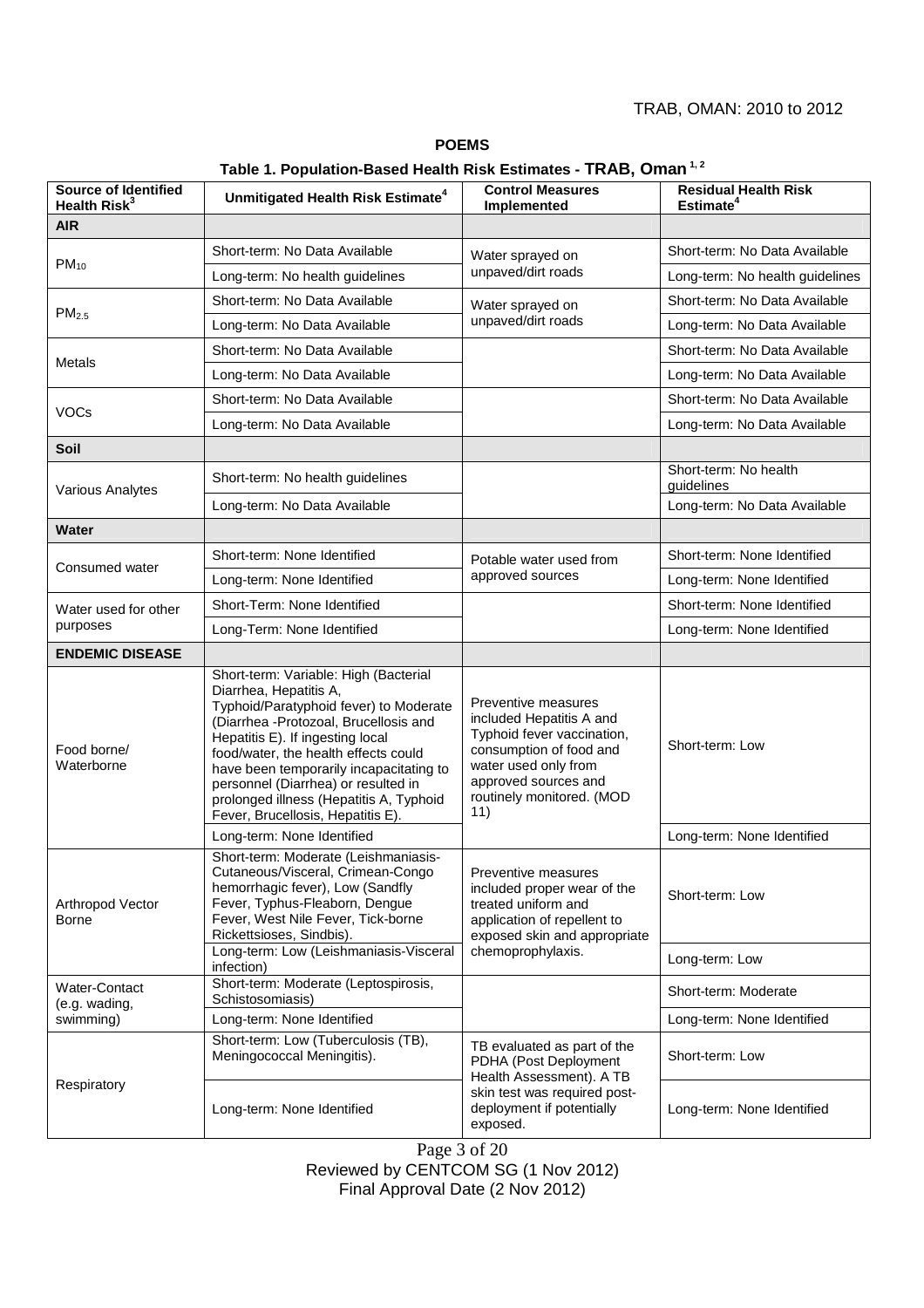### TRAB, OMAN: 2010 to 2012

| <b>Animal Contact</b>                                 | Short-term: Moderate (Q-Fever), Low<br>(Rabies) | <b>CENTCOM General Order 1B</b><br>mitigates rabies exposure<br>risks by prohibiting contact<br>with, adoption, or feeding of<br>feral animals. Risks are<br>further reduced in the event<br>of assessed contact by<br>prompt post-exposure rabies<br>prophylaxis IAW the CDC's<br>ACIP guidelines. | Short-term: Moderate (Q-<br>Fever), Low (Rabies)                                                                                              |
|-------------------------------------------------------|-------------------------------------------------|-----------------------------------------------------------------------------------------------------------------------------------------------------------------------------------------------------------------------------------------------------------------------------------------------------|-----------------------------------------------------------------------------------------------------------------------------------------------|
|                                                       | Long-term: Low (Rabies)                         |                                                                                                                                                                                                                                                                                                     | Long-term: Low (Rabies)                                                                                                                       |
| <b>VENOMOUS ANIMAL/</b><br><b>INSECTS</b>             |                                                 |                                                                                                                                                                                                                                                                                                     |                                                                                                                                               |
| Snakes, Scorpions,<br>Fish, Snails                    | Short-term: Low to High                         | Risks reduced by avoiding<br>contact and proper and timely<br>treatment.                                                                                                                                                                                                                            | Short-term: Low to High (If<br>encountered, effects of venom<br>varied with species from mild<br>localized swelling to potentially<br>lethal) |
|                                                       | Long-term: None Identified                      |                                                                                                                                                                                                                                                                                                     | Long-term: None Identified                                                                                                                    |
| <b>HEAT/COLD STRESS</b>                               |                                                 |                                                                                                                                                                                                                                                                                                     |                                                                                                                                               |
| Heat                                                  | Short-term: Low to High                         | Risks from heat stress are<br>reduced with preventive<br>medicine controls, work-rest<br>cycles, hydration<br>recommendations and<br>awareness training.                                                                                                                                            | Short-term: Low to High                                                                                                                       |
|                                                       | Long-term: Low                                  |                                                                                                                                                                                                                                                                                                     | Long-term: Low                                                                                                                                |
| Cold                                                  | Short-term: Low                                 | Risks from cold stress are<br>reduced with protective<br>measures such as proper<br>wear of protective clothing.                                                                                                                                                                                    | Short-term: Low                                                                                                                               |
|                                                       | Long-term: Low                                  |                                                                                                                                                                                                                                                                                                     | Long-term: Low                                                                                                                                |
| <b>NOISE</b>                                          |                                                 |                                                                                                                                                                                                                                                                                                     |                                                                                                                                               |
| Intermittent<br>(Flightline, AGE,<br>Equipment/Tools) | Short-term: Low                                 | Hearing protection used by<br>personnel in higher risk areas                                                                                                                                                                                                                                        | Short-term: Low                                                                                                                               |
|                                                       | Long-term: Low-Moderate                         |                                                                                                                                                                                                                                                                                                     | Long-term: Low-Moderate                                                                                                                       |

 $^1$  This Summary Table provides a qualitative estimate of population-based short- and long-term health risks associated with the general ambient and occupational environment conditions at TRAB. It does not represent a unique individual exposure profile. Actual individual exposures and health effects depend on many variables. For example, while a chemical may have been present in the environment, if a person did not inhale, ingest, or contact a specific dose of the chemical for adequate duration and frequency, then there may have been no health risk. Alternatively, a person at a specific location may have experienced a unique exposure which could have resulted in a significant individual exposure. Any such person seeking medical care should have their specific exposure documented in an SF600.

 $^2$  This assessment was based on specific data and reports obtained from the April 2010 through August 2012 timeframe. It was considered a current representation of general site conditions but may not reflect certain fluctuations or unique exposure incidents. Acute health risk estimates were generally consistent with field-observed health effects.

 $^3$  This Summary Table was organized by major categories of identified sources of health risk. It only lists those sub-categories specifically identified and addressed at the site(s) evaluated. The health risks were presented as Low, Moderate, High or Extremely High for both acute and chronic health effects. The health risk level was based on an assessment of both the potential severity of the health effects that could be caused and probability of the exposure that would produce such health effects. Details can be obtained from the APHC/AIPH. Where applicable, "None Identified" was used when an exposure was identified and no health risk of either a specific acute or chronic health effects were determined. More detailed descriptions of OEH exposures that were evaluated but determined to pose no health risk are discussed in the following sections of this report.

<sup>4</sup> Health risks in this Summary Table were based on quantitative surveillance thresholds (e.g. endemic disease rates; host/vector/pathogen surveillance) or screening levels, e.g. Military Exposure Guidelines (MEGs) for chemicals. Some previous assessment reports may provide slightly inconsistent health risk estimates because quantitative criteria such as MEGs may have changed since the samples were originally evaluated and/or because this assessment makes use of all historic site data while previous reports may have only been based on a select few samples.

> Page 4 of 20 Reviewed by CENTCOM SG (1 Nov 2012) Final Approval Date (2 Nov 2012)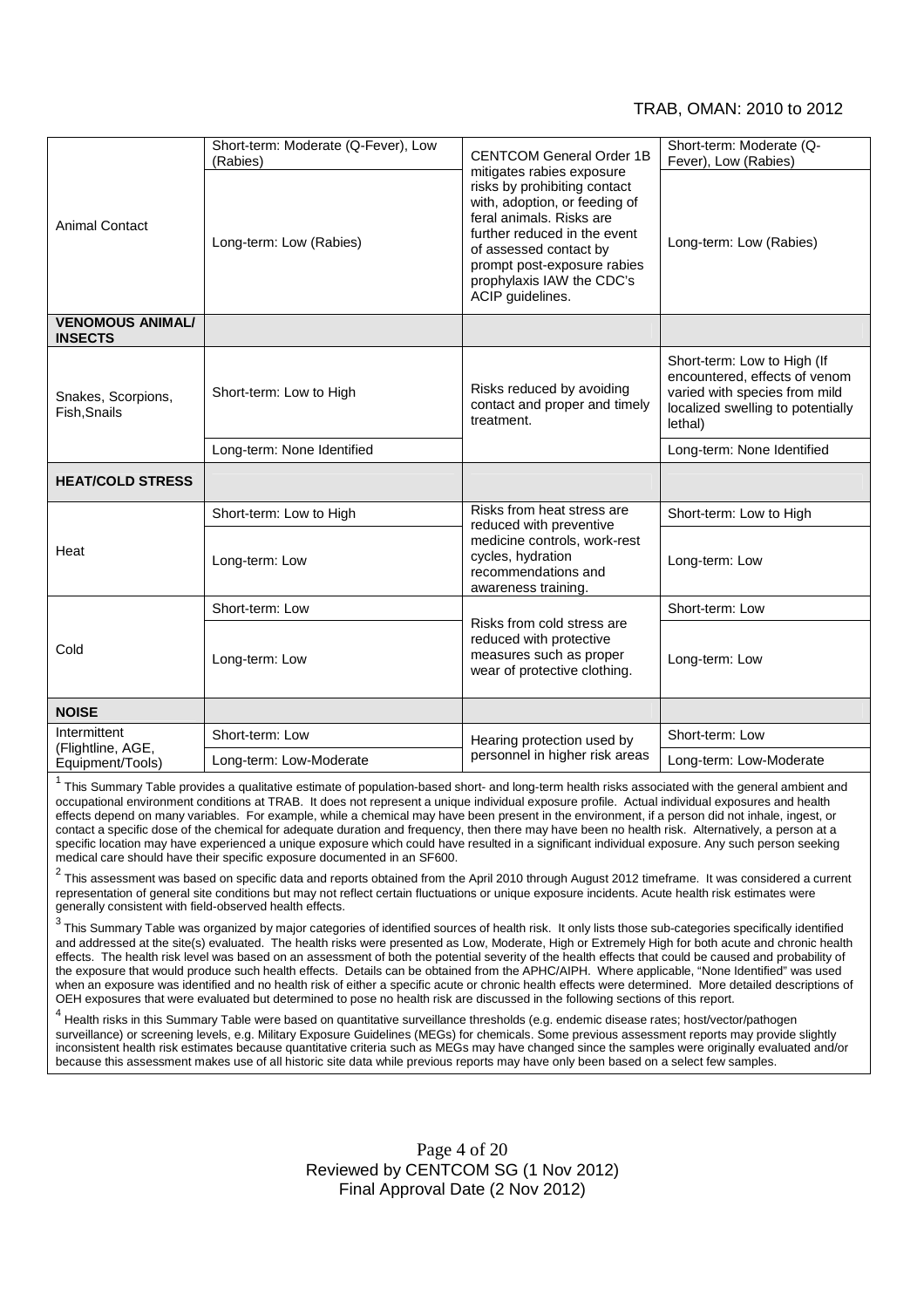## **1 Discussion of Health Risks at TRAB, Oman by Source**

The following sections describe the major source categories of potential health risk that were evaluated at TRAB. For each category, the evaluation process includes identifying what, if any, specific subcategories/health concerns were present.

## **2 Air**

### 2.1 Site-Specific Sources Identified

TRAB is situated in a dusty semi-arid desert environment. Inhalational exposure to high levels of dust and particulate matter, such as during high winds or dust storms may have resulted in mild to more serious short-term health effects (e.g., eye, nose or throat and lung irritation) in some personnel. Additionally, certain subgroups of the deployed forces (e.g., those with pre-existing asthma/cardio pulmonary conditions) were at greatest risk of developing notable health effects.

2.2 Particulate matter, less than10 micrometers  $(PM_{10})$ 

2.2.1 Sample data/Notes:

Exposure Guidelines:

Short-term (24-hour) PM<sub>10</sub> (μg/m<sup>3</sup>): Negligible MEG=250, Marginal MEG=420, Critical MEG=600. Long-term  $PM_{10}$  MEG (µg/m<sup>3</sup>): Not Available.

There were no PM<sub>10</sub> samples collected at TRAB from April 2010 through August 2012.

2.2.2 Short-term health risks:

Not evaluated, no samples collected.

2.2.3 Long-term health risk:

**Not Evaluated-no available health guidelines**. The Environmental Protection Agency has retracted its long-term standard (NAAQS) for  $PM_{10}$  due to an inability to clearly link chronic health effects with chronic PM<sub>10</sub> exposure levels.

2.3 Particulate Matter, less than 2.5 micrometers ( $PM_{2.5}$ )

2.3.1 Sample data/Notes:

Exposure Guidelines: Short-term (24-hour) PM<sub>2.5</sub> MEGs (μg/m<sup>3</sup>): Negligible MEG=65, Marginal MEG=250, Critical MEG=500. Long-term PM<sub>2.5</sub> MEGs: Negligible MEG=15, Marginal MEG=65.

There were no PM2.5 samples collected at TRAB from April 2010 through August 2012.

2.3.2 Short-term and long-term health risks:

Not evaluated, no samples collected.

Page 5 of 20 Reviewed by CENTCOM SG (1 Nov 2012) Final Approval Date (2 Nov 2012)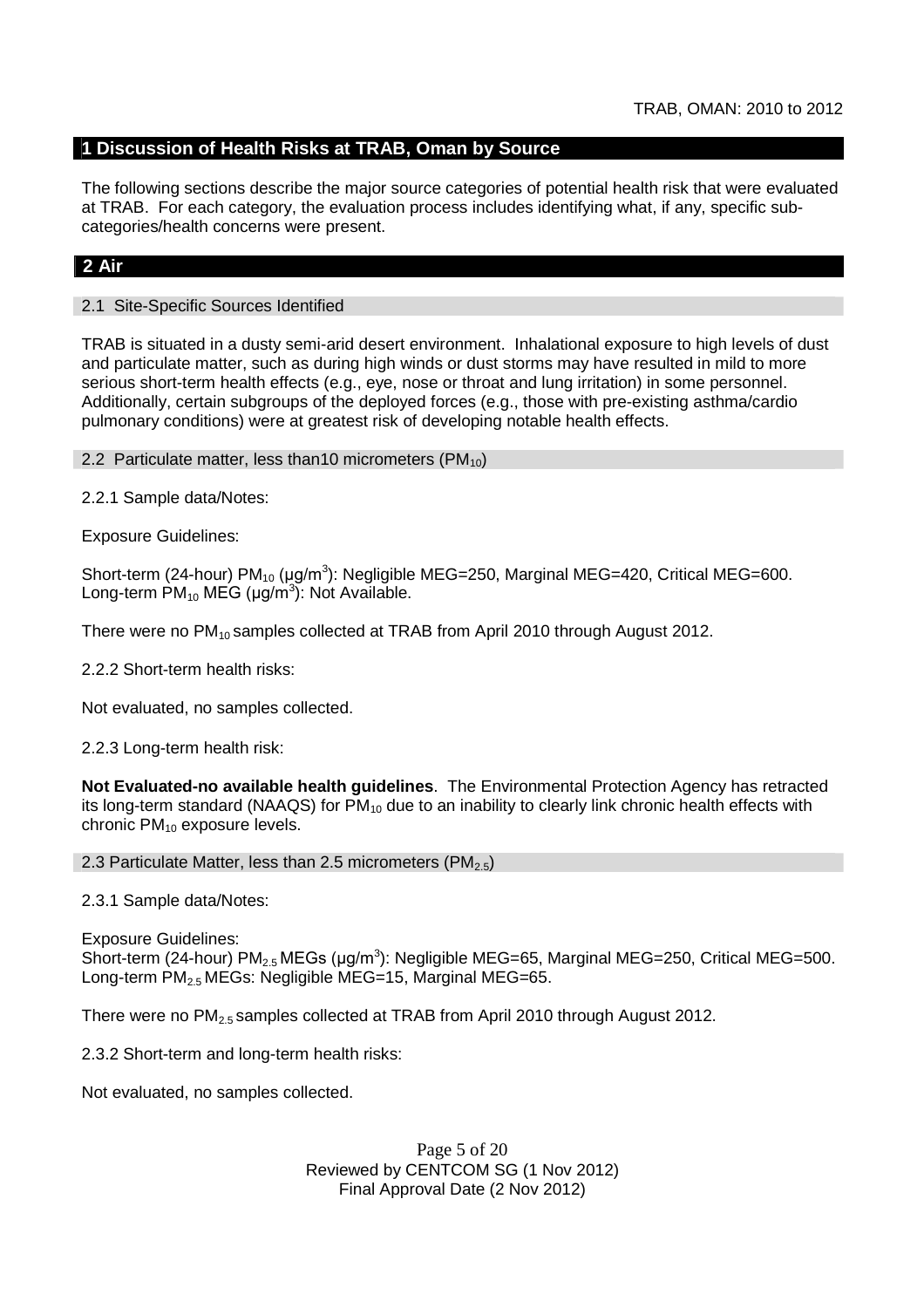2.4 Airborne Metals from  $PM_{10}$ 

2.4.1 Sample data/Notes:

There were no airborne metal samples collected at TRAB from April 2010 through August 2012.

2.4.2 Short-term and Long-term health risks:

Not evaluated, no samples collected.

2.5 Volatile Organic Compounds (VOC)

2.5.1 Sample data/Notes:

There were no VOC samples collected at TRAB from April 2010 through August 2012.

2.5.2 Short and long-term health risks:

Not evaluated, no samples collected.

### **3 Soil**

3.1 Site-Specific Sources Identified

3.2 Sample data/Notes:

No soil samples were collected at TRAB from April 2010 through August 2012.

3.3 Short-term health risk:

**Not an identified source of health risk**. Currently, sampling data for soil is not evaluated for short term (acute) health risks**.**

3.4 Long-term health risk:

Not evaluated, no samples collected.

## **4 Water**

In order to assess the health risk to US personnel from exposure to water in theater, the APHC identified the most probable exposure pathways. These were based on the administrative information provided on the field data sheets submitted with the samples taken over the time period being evaluated. Bottled water is the primary source of drinking water for all deployed personnel at TRAB. Water is piped from the Royal Air Force of Oman (RAFO) water treatment plant (WTP) to hardened showers and latrine facilities located inside the cantonment area. Another water source is from the Thumrait Municipal Utility Company where water is transported by truck to holding tanks supplying water to hardened showers and latrines. These facilities are located outside the cantonment area and by the flightline.

#### 4.1 Drinking Water: Bottled

#### 4.1.1 Site-Specific Sources Identified

Page 6 of 20 Reviewed by CENTCOM SG (1 Nov 2012) Final Approval Date (2 Nov 2012)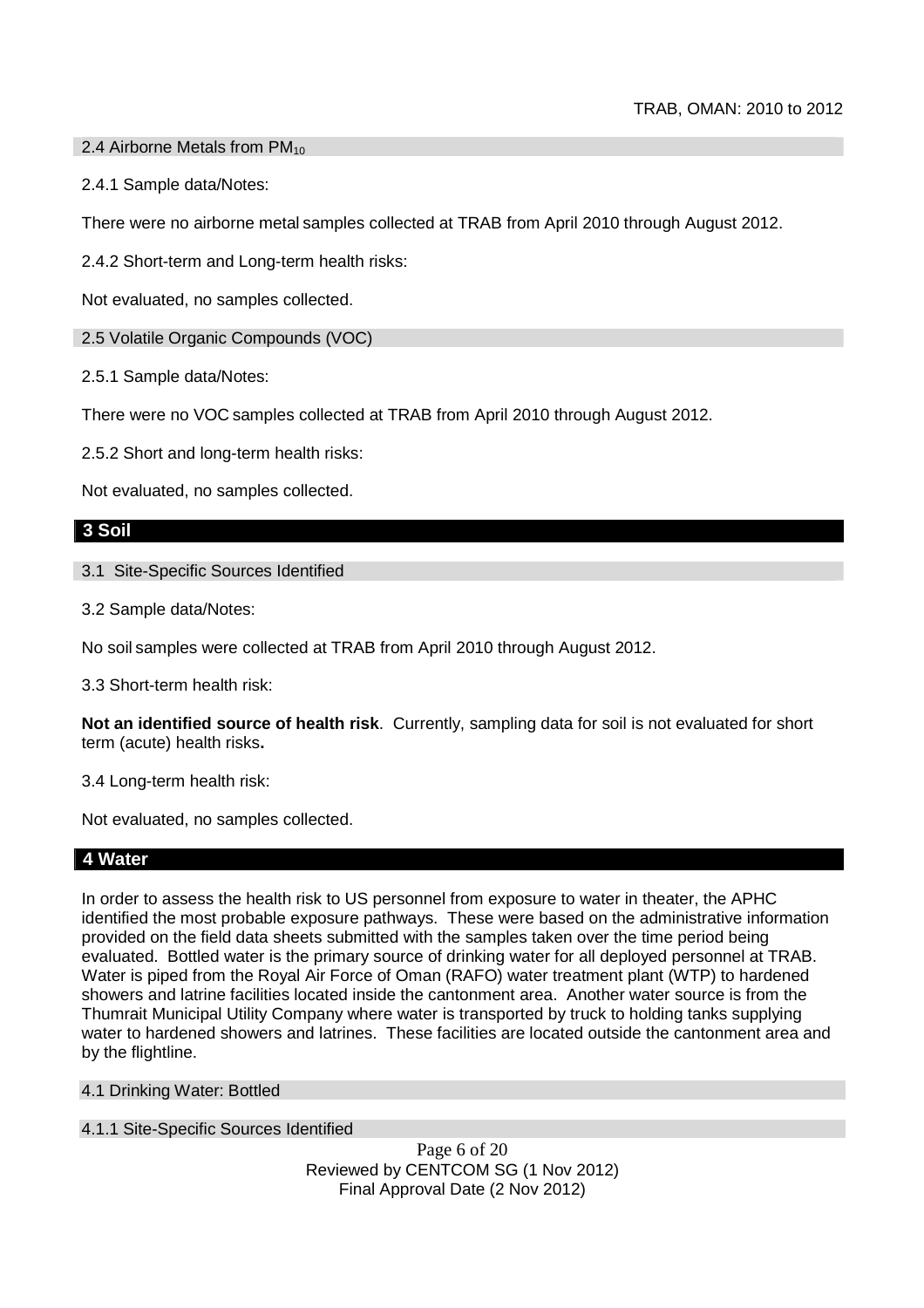The distributors and all brands of bottled water utilized on TRAB are approved by the U.S.A. Public Health Command. The current bottles water contracts are provided by Seven Seas Shiphandlers and Tanuf Water. Each shipment of bottled water purchased for TRAB is tested upon receipt IAW AFMAN 48-138. The monitoring includes total coliform presence/absence and E. coli. In addition, 1 broad spectrum analysis sample was collected May 2011.

4.1.2 Sample data/Notes:

All broad spectrum analysis from the May 2011 sample was below the short and long-term Negligible MEGs. Routine monitoring results are within acceptable limits. Records of these measurements are available in DOEHRS.

4.1.3 Short-term and long-term health risks:

### **None identified based on available sample data.**

#### 4.2 Non-Drinking Water: Treated/Disinfected

#### 4.2.1 Site-Specific Sources Identified

Water from the RAFO WTP is monitored to ensure compliance with AFMAN 48-138 and the Sultanate of Oman Final Governing Standards. During the Water Vulnerability Assessment (WVA), monthly compliance reports kept by the WTP manager are reviewed to ensure water quality parameters are within these standards. Routine monitoring conducted by 405 AEG/EMDF/SGPB includes bacteriological, free available chlorine (FAC) and other sanitation surveillance parameters per AFMAN 48-138.

Although primary route of exposure for most microorganisms is ingestion, dermal exposure to some microorganisms, chemicals and biological contaminants may cause adverse health effects. Complete exposure pathways include drinking, brushing teeth, personal hygiene, cooking or providing medical or dental care off base using a contaminated water supply.

#### 4.2.2 Sample data/Notes:

Exposure Guidelines:

2 samples from 1 sampling event in May 2011 were evaluated for this health risk assessment.

All analytes were not detected at levels above the short or long term MEGs.

Records indicate that the routinely monitored parameters (pH, chlorine, bacteriological) are typically within acceptable limits. Deviations from acceptable limits are investigated and corrected as they occur.

Records of these measurements are available in DOEHRS.

4.2.3 Short and long-term health risks:

**None identified based on available sample data:** All sample analytes were below the short and long-term Negligible MEGs.

## **5 Military Unique**

Page 7 of 20 Reviewed by CENTCOM SG (1 Nov 2012) Final Approval Date (2 Nov 2012)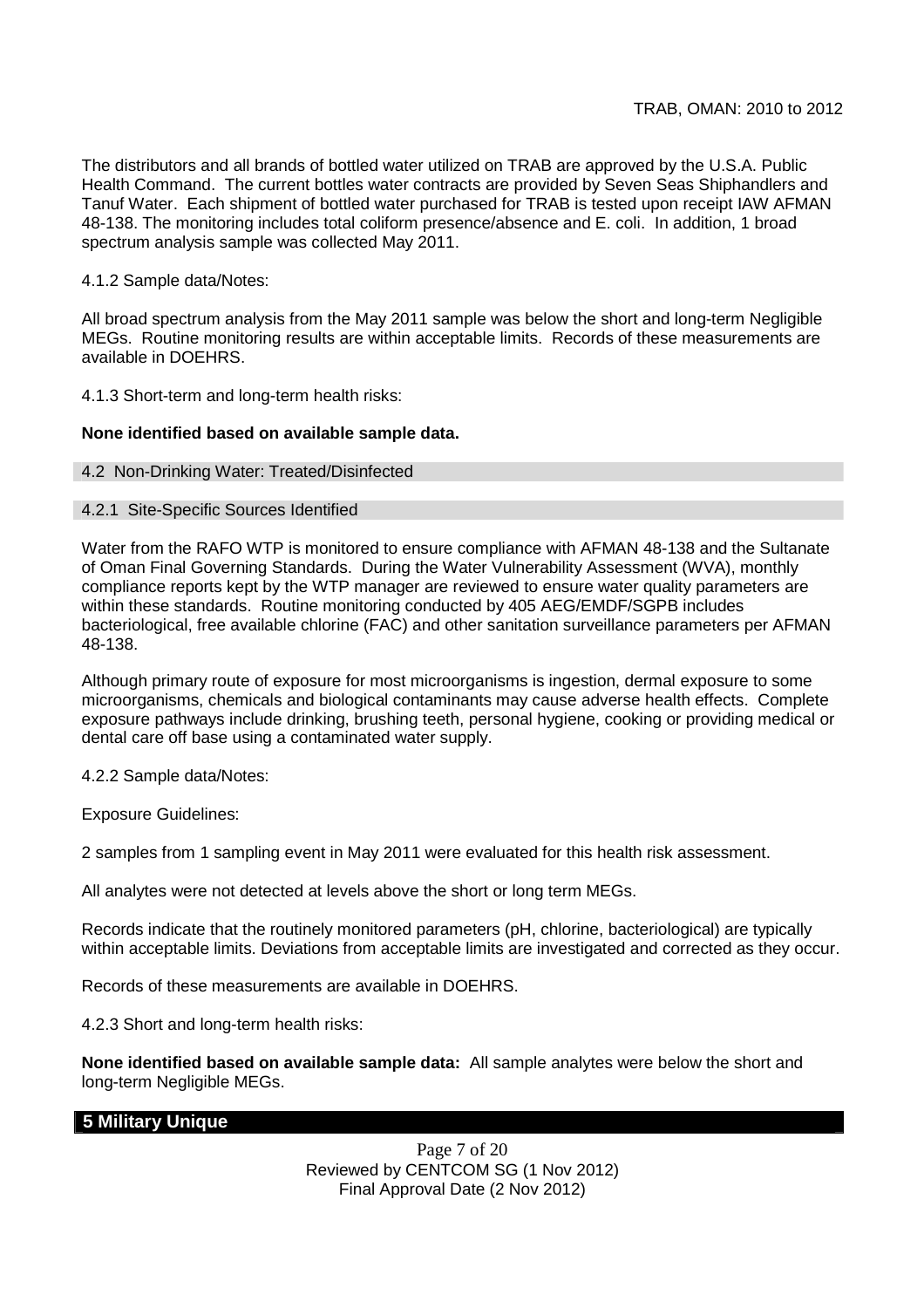### 5.1 Chemical Biological, Radiological Nuclear (CBRN) Weapons

No specific hazard sources were documented in Defense Occupational and Environmental Health Readiness System (DOEHRS), or the Military Exposure Surveillance Library (MESL) data portal between April 2010 and August 2012.

#### 5.2 Depleted Uranium (DU)

No specific hazard sources were documented in DOEHRS or MESL data portal between April 2010 and August 2012.

#### 5.3 Ionizing Radiation

Ionizing radiation sources include 1 portable X-ray unit located at the medical clinic, 1 portable x-ray unit used by Explosive Ordnance Disposal (EOD) personnel, 1 stationary unit located at the Commercial Processing Area (CPA) and 1 portable unit used by Security Forces (SF) personnel.). Safety Operating Instruction and unit specific administrative and personal protective equipment (PPE) controls are in place to protect service members.

#### 5.4 Non-Ionizing Radiation

#### 5.4.1 Lasers:

C-17 aircraft are equipped with Infrared Countermeasure Systems and aircraft maintenance personnel only clean the sensor as part of the preventive maintenance inspection. These systems are no when aircraft are on the ground. There is no potential exposure to these systems. There are Class 3A lasers utilized by personnel in 2 work centers. EOD have a bore sight finder on their robot and Emergency Management personnel use a CBRN detector, First Defender containing a laser. Administrative procedures and operating procedures are in place to protect service members.

#### 5.4.2 Radio Frequency (RF) Radiation:

Aircraft and ground-based emitters have administrative procedures in place to reduce the potential for exposures and ensure personnel are not within the uncontrolled environment hazard distance.

## **6 Endemic Disease<sup>1</sup>**

All information was taken directly from the National Center for Medical Intelligence (NCMI) (https://www.intelink.gov/ncmi). Baseline Infectious Disease Risk Assessment for Oman - dated in 27 May 2010. This document lists the endemic disease reported in the region, its specific risks and severity and general health information about the disease. The general information on meningococcal meningitis regarding how it is transmitted from person to person came from the World Health Organization's Fact Sheet No. 141 on Meningococcal Meningitis. USCENTCOM MOD 11 (Reference 12 of this document) lists deployment requirements, to include immunization and chemoprophylaxis, in effect during the time frame covered by this POEMS.

 $^1$  NOTE: "Risk" level refers to both severity of disease (without controls, for example vaccinations) and probability of disease based on local rates/endemic status. Diseases described are those presenting greater risk when compared with U.S. conditions. Most identified disease risks can and are being mitigated with military preventive medicine measures/policies.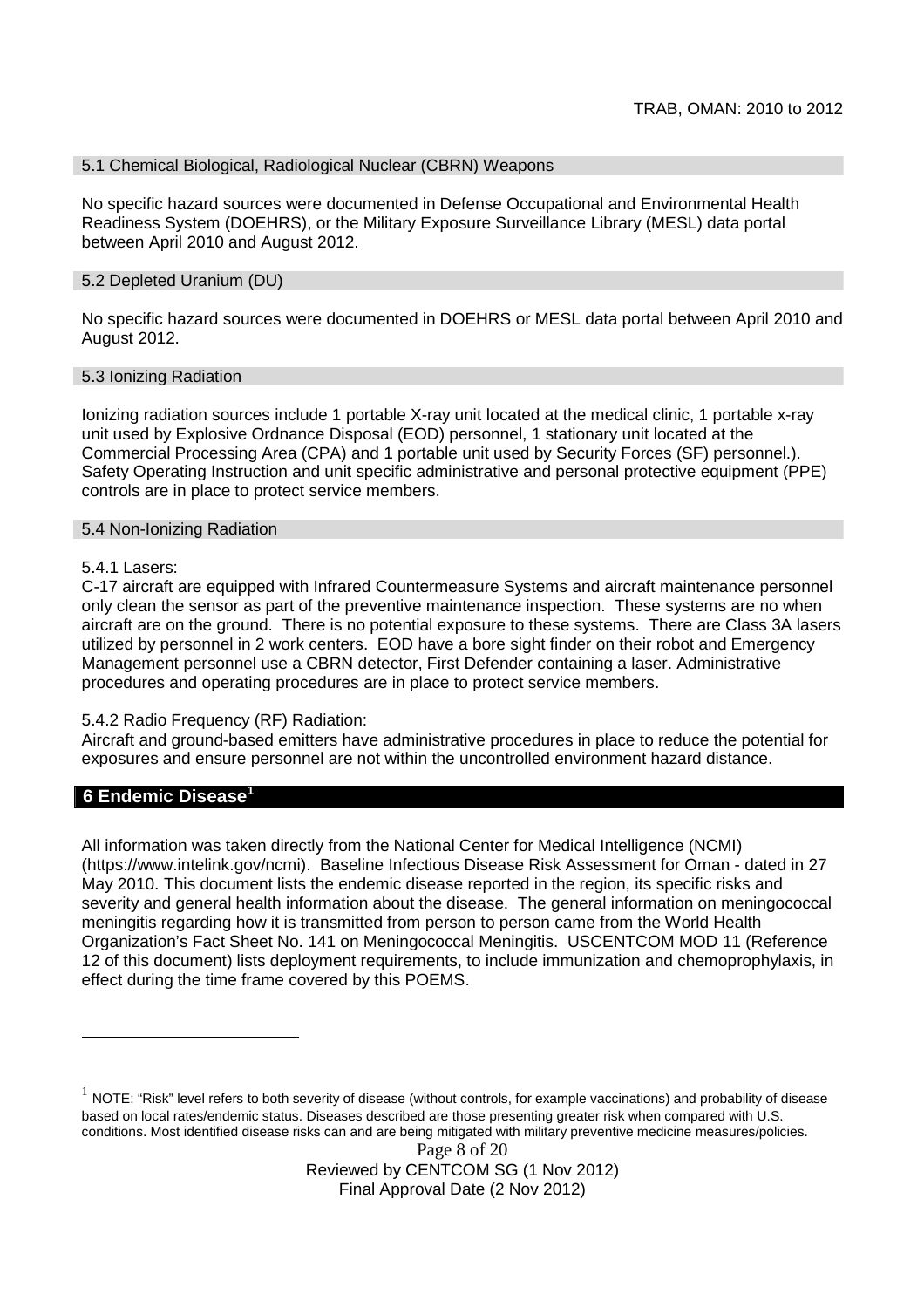#### 6.1 Foodborne and Waterborne Diseases

Food borne and waterborne diseases in the area were potentially transmitted through the consumption of local food and water. Sanitation was poor throughout the country, including major urban areas. Local food and water sources were heavily contaminated with pathogenic bacteria, parasites, and viruses to which most U.S. Service members have little or no natural immunity. Effective host nation disease surveillance did not exist within the country. Only a small fraction of diseases were identified or reported in host nation personnel. Diarrheal diseases could have been expected to temporarily incapacitate a very high percentage of U.S. personnel within days if local food or water was consumed. Hepatitis A and typhoid fever could have caused prolonged illness in a smaller percentage of unvaccinated personnel. Vaccination was required for DOD personnel and contractors. In addition, although not specifically assessed in this document, viral gastroenteritis (e.g., norovirus) and food poisoning (e.g., Bacillus cereus, Clostridium perfringens, and Staphylococcus) may have caused significant outbreaks. Key disease risks are summarized below:

### 6.1.1 Diarrheal Diseases (Bacteriological)

**Unmitigated High - Mitigated Low:** Mitigation was in place, U.S. Forces were provided food and water from approved sources. Diarrheal diseases can be expected to temporarily incapacitate a very high percentage of personnel (potentially over 50 percent per month) within days if local food, water, or ice is consumed. Field conditions (including lack of hand washing and primitive sanitation) may facilitate person-to-person spread and epidemics. Typically mild disease treated in outpatient setting; recovery and return to duty in less than 72 hours with appropriate therapy. A small proportion of infections may require greater than 72 hours limited duty, or hospitalization.

### 6.1.2 Hepatitis A

**Unmitigated High - Mitigated Low:** Unmitigated health risk to U.S. personnel was high year round. Mitigation was in place, US Personnel did not drink untreated water and vaccination with Hepatitis A vaccine is required for deployment into the CENTCOM AOR. Water consumed by US/DOD personnel was treated on military camps. Typical case involves 1 to 3 weeks of debilitating symptoms, sometimes initially requiring inpatient care; recovery and return to duty may require a month or more.

## 6.1.3 Typhoid / Paratyphoid Fever

**Unmitigated High – Mitigated Low:** Unmitigated health risk to U.S. personnel was high year round. Mitigation measures include mandatory Typhoid vaccination for US deployers to the CENTCOM AOR. Risk was typically highest following spring floods. Typhoid and paratyphoid were potentially acquired through the consumption of fecally contaminated food or water. Asymptomatic carriers are common with typhoid and contribute to sustained transmission. A small number of cases (less than 1% per month attack rate) could have occurred among unvaccinated personnel who consumed local food, water, or ice. Common source outbreaks may have occurred. Mitigation was in place, US personnel did not drink untreated water. With appropriate treatment, typhoid and paratyphoid fever are debilitating febrile illnesses typically requiring 1 to 7 days of supportive care, followed by return to duty.

#### 6.1.4 Diarrhea - Protozoal

**Unmitigated Moderate – Mitigated Low:** Mitigation was in place, US personnel do did not drink untreated water. Risk was typically highest following spring floods. In general, Cryptosporidium spp., entamoeba histolytica, and giardia lamblia were the most common protozoal causes of diarrhea wherever sanitary conditions are significantly below U.S. standards. A small number of cases (less than 1% per month attack rate) could have occurred among personnel consuming local food, water, or

> Page 9 of 20 Reviewed by CENTCOM SG (1 Nov 2012) Final Approval Date (2 Nov 2012)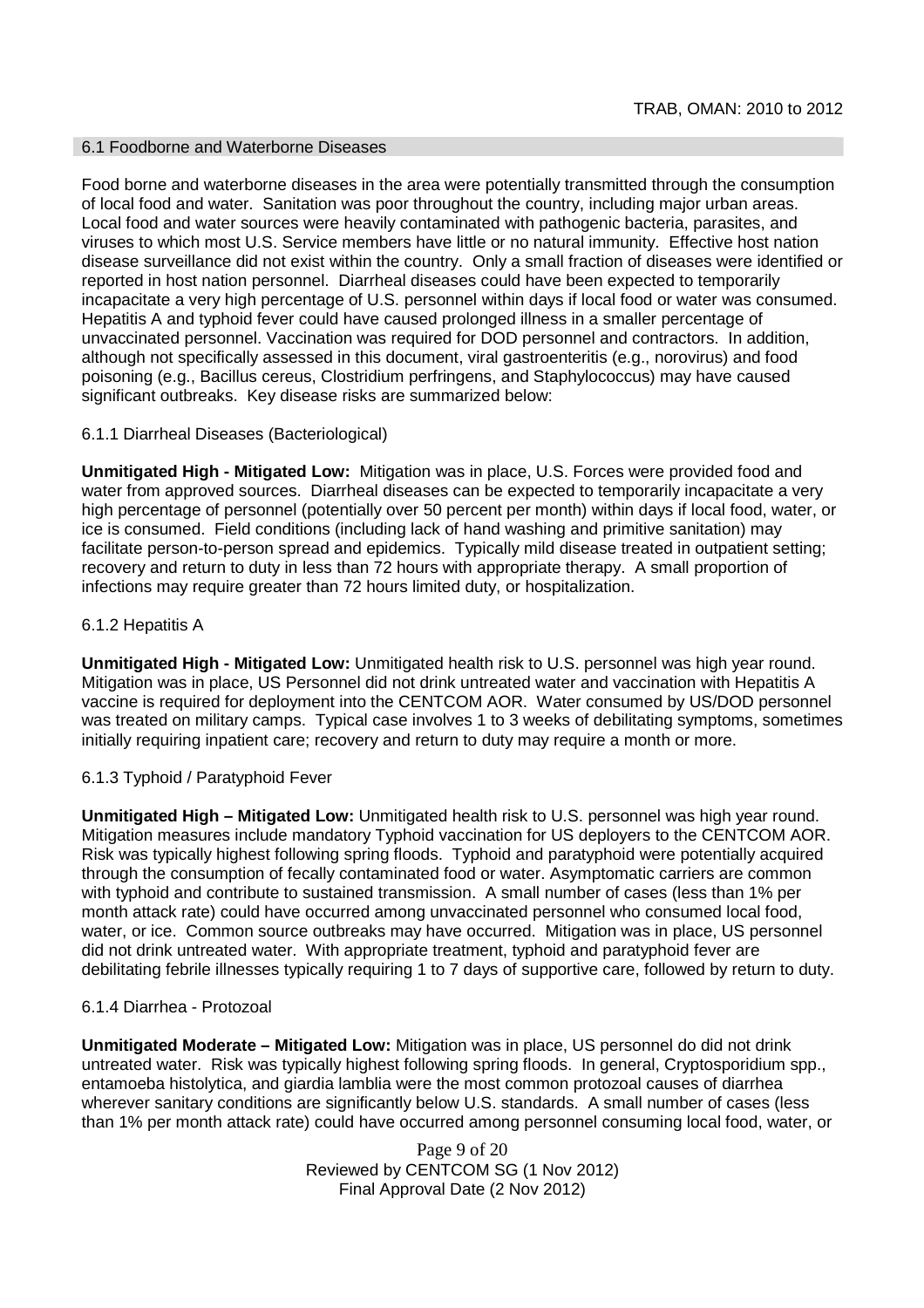ice. Outbreaks affecting a higher percentage of personnel were possible with Cryptosporidium. Symptomatic cases varied in severity; typically mild disease demonstrating recovery and return to duty in less than 72 hours with appropriate therapy; severe cases may require 1 to 7 days of supportive care, followed by return to duty.

### 6.1.5 Brucellosis

**Unmitigated Moderate – Mitigated Low:** Mitigation was in place, U.S. Forces were provided food and water from approved sources. Brucellosis was a common disease in cattle, sheep, goats, swine, and some wildlife species in most developing countries. Humans may have contracted brucellosis through consumption of contaminated dairy products (or foods made with such products) or by occupational exposures to infected animals. The health risk from direct animal contact was likely to be highest in rural areas where livestock are present. However, the health risk from contaminated dairy products was presented countrywide, including urban areas. Rare cases (less than 0.1% per month attack rate) could have occurred among personnel consuming local dairy products or having direct contact with livestock. With appropriate treatment, brucellosis is a febrile illness of variable severity, potentially requiring inpatient care; convalescence is usually over 7 days even with appropriate treatment.

### 6.1.6 Hepatitis E

**Unmitigated Moderate – Mitigated Low:** Mitigation was in place to reduce the residual health risk to low, US personnel did not drink untreated water. Potential health risk to U.S. personnel was Moderate year round. Risk was typically highest following spring floods. Hepatitis E occurs in 4 major genotypes. Genotypes 1 and 2, found primarily in Africa and Asia, cause large numbers of sporadic cases, as well as large outbreaks. Fecal contamination of drinking water is the most common source of exposure for these genotypes. Large outbreaks are usually associated with particularly severe breakdowns in baseline sanitation, as often occurs during heavy rainfall which increases mixing of sewage and drinking water sources. Secondary household cases from person-to-person transmission are uncommon. Unlike hepatitis A, where local populations living in poor sanitary conditions are usually highly immune from childhood exposures, immunity levels for hepatitis E are often much lower, even in areas of extremely poor sanitation. Typically, outbreaks of hepatitis E occur primarily among adults. Although data is insufficient to assess potential disease rates, we could not rule out rates approaching 1 percent per month among personnel consuming local food, water, or ice. Rates may have exceeded 1 percent per month for personnel heavily exposed during outbreaks in the local population. Typical cases involve 1 to 3 weeks of debilitating symptoms, sometimes initially requiring inpatient care; recovery and return to duty may require a month or more.

#### 6.1.7 Short-term Health Risks:

**Unmitigated Moderate to High – Mitigated Low**: The overall short-term unmitigated risk associated with food borne and waterborne diseases was considered High (for bacterial diarrhea, hepatitis A, typhoid fever / paratyphoid fever) to Moderate (for diarrhea-protozoal, brucellosis, hepatitis E) if local food or water is consumed. Preventive Medicine measures such as vaccinations reduce the risk estimate to none (for Hepatitis A and Typhoid fever). Additionally, U.S. Forces were provided food and water from approved sources. Confidence in the health risk estimate was Medium

### 6.1.8 Long-term Health Risks: **None identified based on available data.**

6.2 Arthropod Vector-Borne Diseases

Page 10 of 20 Reviewed by CENTCOM SG (1 Nov 2012) Final Approval Date (2 Nov 2012)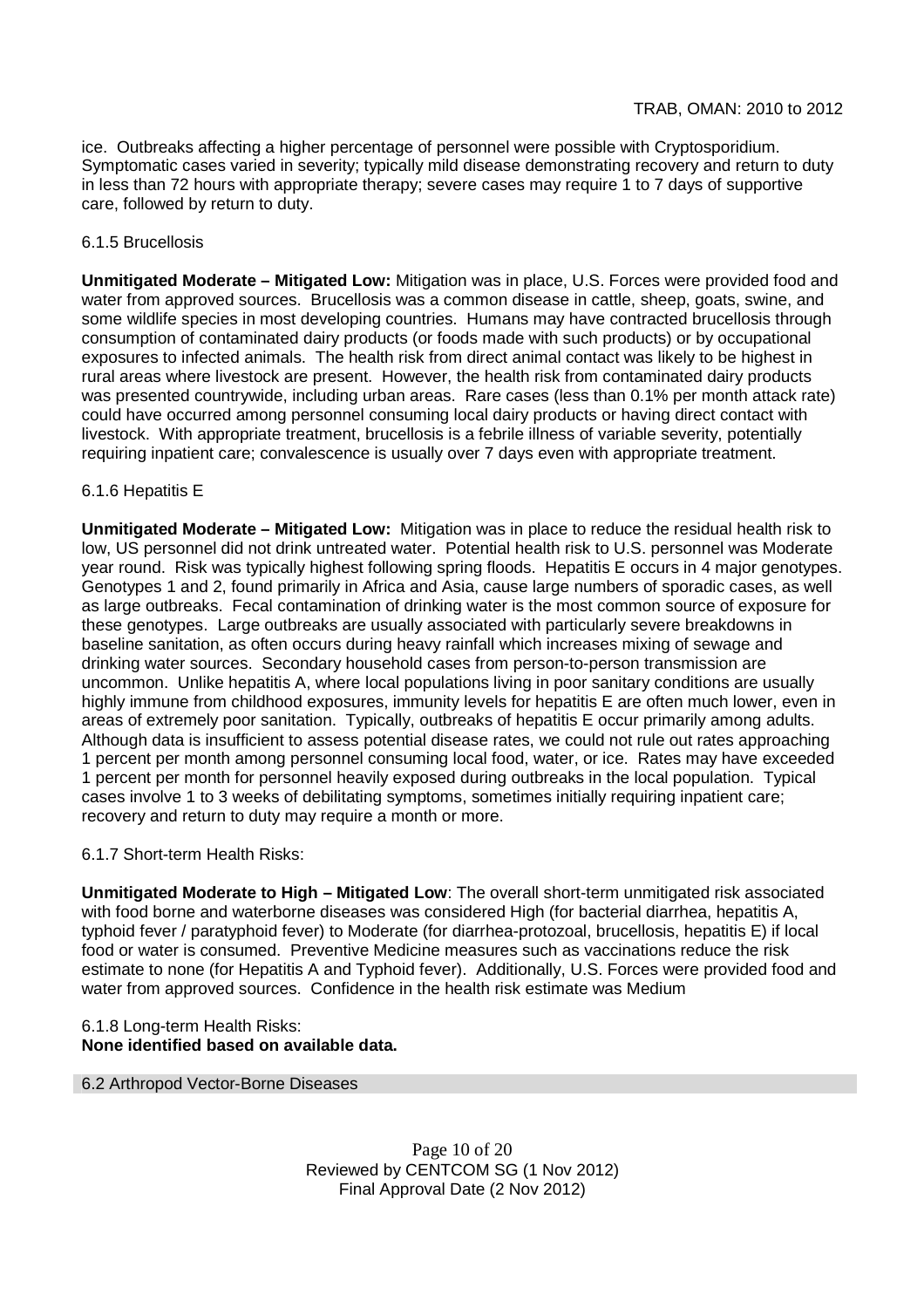During warmer months (approximately March to October), ecological conditions in rural and periurban areas support arthropod vectors, including mosquitoes, ticks, and sandflies, with variable rates of disease transmission. Because Oman lacks adequate diagnostic capability, vector-borne diseases frequently are underreported, and there is a reliance on clinical (symptom-based, vs. laboratory confirmation- based) diagnosis. Vector-borne diseases were transmitted at low or unknown levels and may have constituted a significant health risk in the absence of mitigation measures. See Section 10.4 for more information about pesticides and pest control measures.

#### 6.2.1 Leishmaniasis – Cutaneous/Visceral

**Unmitigated Moderate – Mitigated Low:** Potential unmitigated health risk to U.S. personnel was Moderate year round. For U.S. personnel, risk mitigation included proper wear of treated uniforms, application of repellent to exposed skin, and minimizing outdoor activities (when possible) between dusk and dawn. Leishmaniasis is transmitted by sandflies. Transmission generally was limited to the warmer months. A small number of cases (less than 1% per month attack rate) could occur among personnel exposed to sand fly bites in areas with infected people, rodents, dogs, or other reservoir animals. Asymptomatic chronic infections may have occurred, which may become symptomatic years later. Cutaneous infection was unlikely to be debilitating, though lesions can be disfiguring. Definitive treatment previously required non-urgent evacuation to the continental United States; currently, not all cases require evacuation.

## 6.2.2 Crimean-Congo Hemorrhagic Fever

**Unmitigated Moderate – Mitigated Low:** Potential unmitigated health risk to U.S. personnel was Moderate year round with peak transmission from March through November, but reduced to low with mitigation measures. For U.S. personnel, risk mitigation included proper wear of treated uniforms and application of repellent to exposed skin. Risk from tick-borne transmission was limited primarily to warmer months. Risk of transmission from animal contact was present year-round. Most primary Crimean-Congo hemorrhagic fever (CCHF) infections occur as sporadic cases or clusters of cases, and are associated with tick bites or occupational contact with blood or secretions from infected animals. Outbreaks of CCHF occur infrequently, but may be associated with changes in agricultural land use that increase tick contact or incursions of susceptible populations into areas where the disease is endemic. Rare cases (less than 0.1% per month attack rate) could have occurred among personnel exposed to tick bites. Direct contact with blood and body fluids of an infected animal or person may also have transmitted infection. It is a very severe illness typically requiring intensive care with fatality rates from five to fifty percent.

## 6.2.3 Sand fly Fever

**Unmitigated Low – Mitigated Negligible:** Sand fly fever had a low health risk, and transmission generally was limited to the warmer months. The disease is transmitted by sandflies, which typically bite at night and breed in dark places rich in organic matter, particularly in rodent or other animal burrows. Other suitable habitats include leaf litter, rubble, loose earth, caves, and rock holes. Sandflies may be common in peridomestic settings. Abandoned dwellings, sometimes used by troops as temporary quarters, also can harbor significant numbers of sandflies. Stables and poultry pens in peridomestic areas also may harbor sandflies. Although data were insufficient to assess potential disease rates, 1 to 10 percent of personnel could have been affected per month under worst case conditions. In small groups, exposed to heavily infected sand fly populations in focal areas, attack rates could have been very high (over 50 percent). Incidents can result in debilitating febrile illness typically requiring 1 to 7 days of supportive care followed by return to duty.

## 6.2.4 Typhus-Fleaborn

Page 11 of 20 Reviewed by CENTCOM SG (1 Nov 2012) Final Approval Date (2 Nov 2012)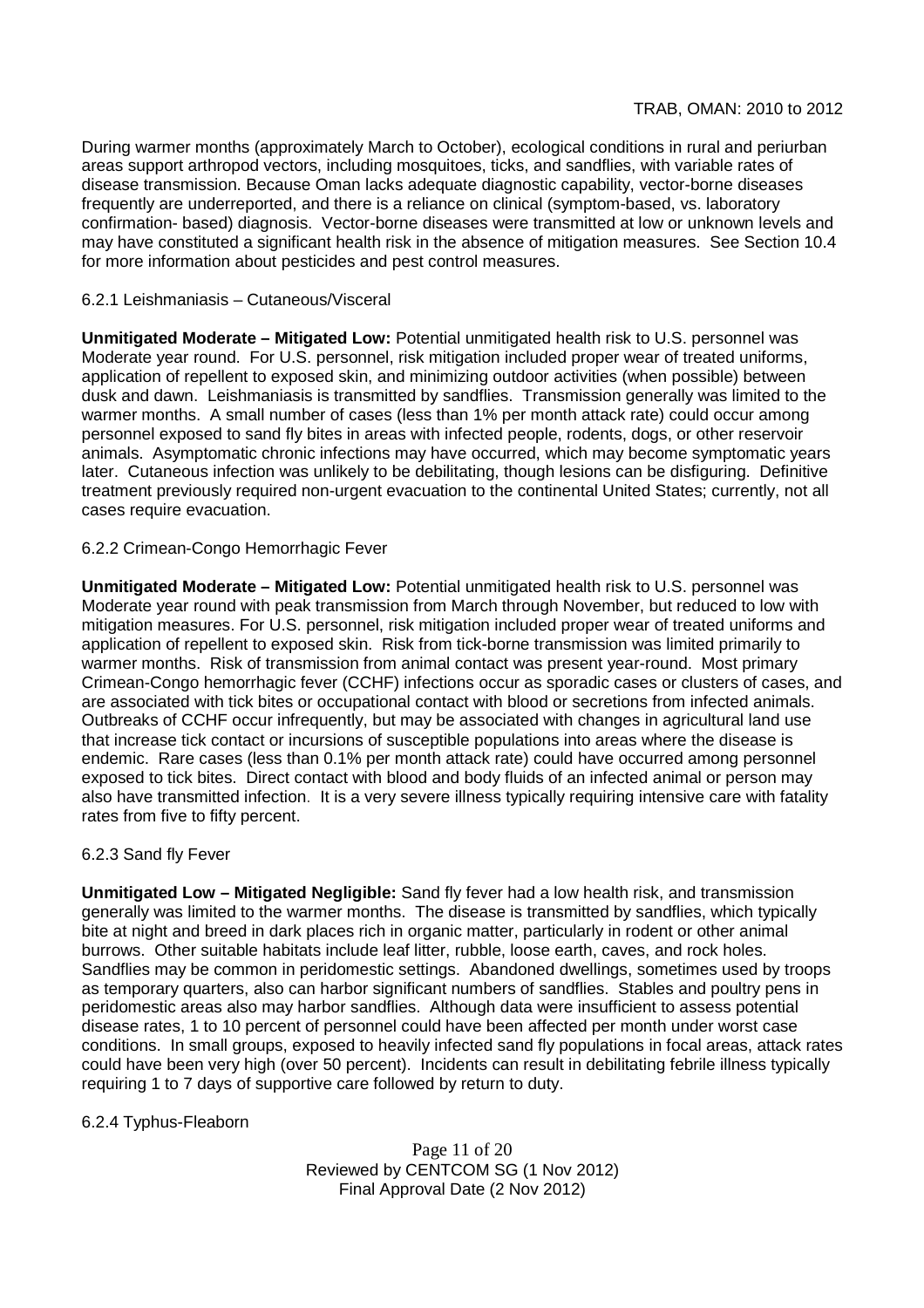**Unmitigated Low – Mitigated Negligible:** The disease is transmitted by fleas, usually on rats. While rat fleas are the most common vectors, cat fleas and mouse fleas are less common modes of transmission. These fleas are not affected by the infection. Human infection occurs because of fleafecal contamination of the bites on human skin.

### 6.2.5 Dengue Fever

**Unmitigated Low – Mitigated Negligible:** Dengue fever is a low risk with sporadic outbreaks possible. Dengue fever is transmitted to humans by the bite of an *Aedes* mosquito that is infected with a dengue virus. The principal symptoms of dengue fever are high fever, severe headache, severe pain behind the eyes, joint pain, muscle and bone pain, rash, and mild bleeding (e.g., nose or gums bleed, easy bruising).

### 6.2.6 West Nile Fever

**Unmitigated Low – Mitigated Negligible:** Potential unmitigated health risk to U.S. personnel was Low with transmission generally limited to the warmer months. West Nile fever was present and was maintained by bird populations and multiple species of Culex mosquitoes that help to transfer the diseases from birds to humans. The majority of infections in young, healthy adults are asymptomatic although it can result in fever, headache, tiredness, and body aches, occasionally with a skin rash (on the trunk of the body) and swollen lymph glands.

6.2.7 Tick-borne Rickettsioses (Spotted fever group)

**Unmitigated Low – Mitigated Negligible:** Tick-borne rickettsioses are a low risk with rare cases present. The disease is transmitted to humans through bites of certain species of ticks.

#### 6.2.8 Sindbis (and Sindbis-like virus)

**Unmitigated Low – Mitigated Negligible:** Sindbis is a low risk with rare cases present. The virus is transmitted by mosquitoes and is maintained in nature by transmission between vertebrate (bird) hosts and invertebrate (mosquito) vectors. Humans are infected with Sindbis virus when bitten by an infected mosquito.

6.2.9 Short and long-term health risks:

**Unmitigated Low to Moderate – Mitigated Negligible:** The unmitigated health risk estimate was low to moderate. Health risk was reduced to low by proper wear of the uniform, application of repellent to exposed skin, and appropriate chemoprophylaxis. Confidence in health risk estimate was medium.

#### 6.3 Water Contact Diseases

Operations or activities that involved extensive water contact may have resulted in personnel being temporarily debilitated with leptospirosis in some locations. Leptospirosis health risk typically increases during flooding. In addition, although not specifically assessed in this document, bodies of surface water were likely to be contaminated with human and animal waste. Activities such as wading or swimming may have resulted in exposures to enteric diseases such as diarrhea and hepatitis via incidental ingestion of water. Prolonged water contact also may have also lead to the development of a variety of potentially debilitating skin conditions such as bacterial or fungal dermatitis.

> Page 12 of 20 Reviewed by CENTCOM SG (1 Nov 2012) Final Approval Date (2 Nov 2012)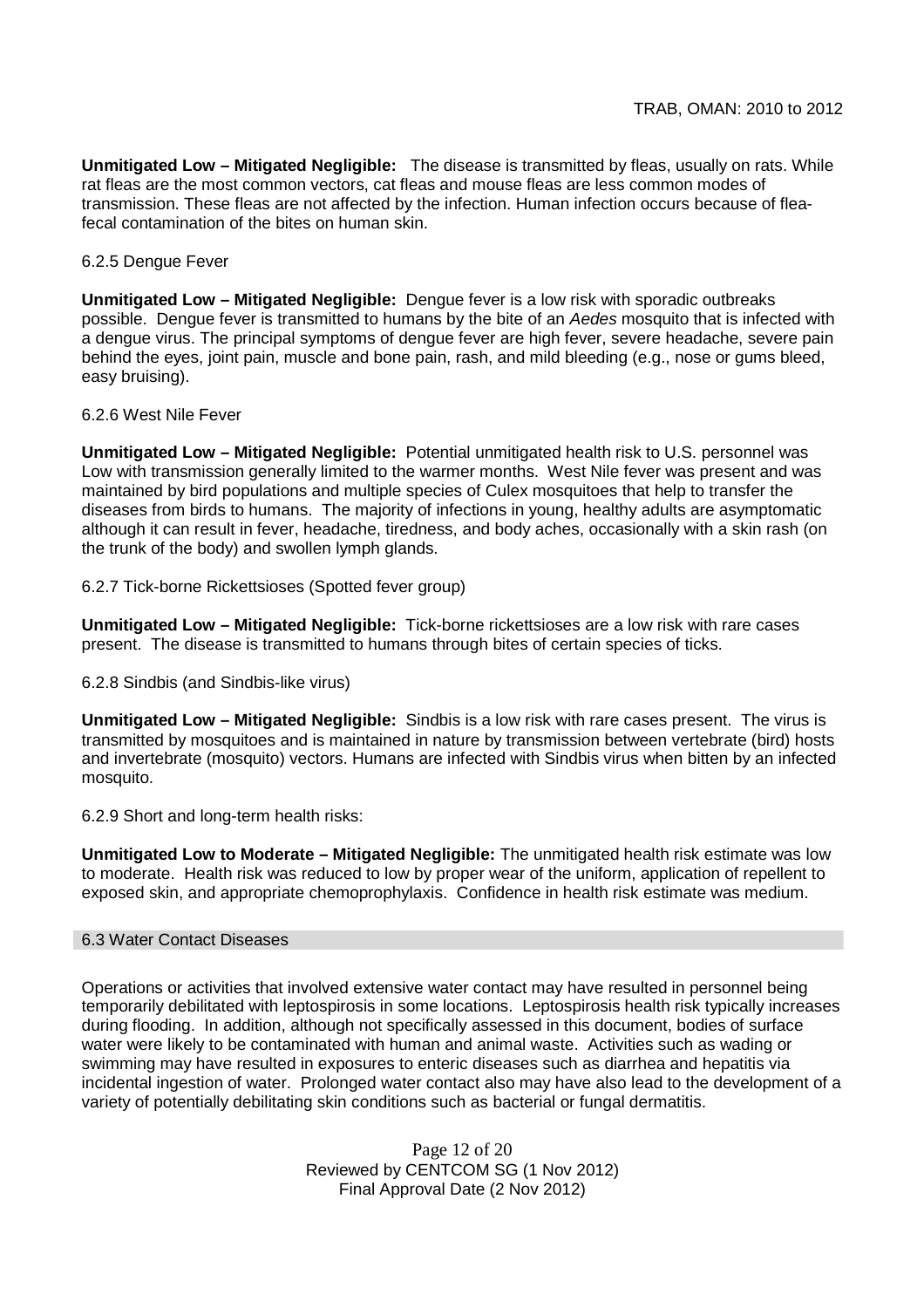#### 6.3.1 Leptospirosis

**Moderate:** Leptospirosis unmitigated risk is moderate year-round with peak season April through October. The disease is present in Oman, but at unknown levels. Data are insufficient to assess potential disease rates, up to 1-10 percent of personnel wading or swimming in bodies of water such as lakes, streams, or irrigated fields could be affected per month. Human infection occurs through exposure to water or soil contaminated by infected animals and has been associated with wading, and swimming in contaminated, untreated open water. Leptospirosis can enter the body through cut or abraded skin, mucous membranes, and conjunctivae. Ingestion of contaminated water can also lead to infection. The acute generalized illness associated with infection can mimic other tropical diseases (for example, dengue fever, malaria, and typhus), and common symptoms include fever, chills, myalgia, nausea, diarrhea, cough, and conjunctival suffusion. Manifestations of severe disease can include jaundice, renal failure, hemorrhage, pneumonitis, and hemodynamic collapse. Recreational activities involving extensive water contact may result in personnel being temporarily debilitated with leptospirosis.

#### 6.3.2 Schistosomiasis

**Moderate:** Schistosomiasis unmitigated risk is moderate with peak season April through November. Human release schistosome eggs through urine and feces, which may be contaminating surface water. When water temperatures in lakes, streams, and rivers are at or above 68°F, the eggs hatch and release the larvae into the water. If the right type of freshwater snail is present, the larvae penetrate the snail, develop, and emerge as free-swimming cercariae that can infect humans by penetrating the skin of people while wading or swimming.

6.3.3 Short-term health risks:

**Moderate:** Health risk of leptospirosis and Schistosomiasis was moderate without mitigation strategies in place. Confidence in the health risk estimate was medium

6.3.4 Long-term health risks:

#### **None identified based on available data.**

#### 6.4 Respiratory Diseases

Although not specifically assessed in this document, deployed U.S. forces may have been exposed to a wide variety of common respiratory infections in the local population. These included influenza, pertussis, viral upper respiratory infections, viral and bacterial pneumonia, and others. U.S. military populations living in close-quarter conditions were at risk for substantial person-to-person spread of respiratory pathogens. Influenza was of particular concern because of its ability to debilitate large numbers of unvaccinated personnel for several days.

#### 6.4.1 Tuberculosis (TB)

**Low:** Potential unmitigated health risk to U.S. personnel was Low year round. Transmission typically requires close and prolonged contact with an active case of pulmonary or laryngeal tuberculosis (TB), although it also can occur with more incidental contact. The likelihood of exposure to an active case varies with the overall incidence and the degree of contact with the local population, particularly those living in conditions of crowding and poverty. Tuberculin skin test (TST) conversion rates may have

> Page 13 of 20 Reviewed by CENTCOM SG (1 Nov 2012) Final Approval Date (2 Nov 2012)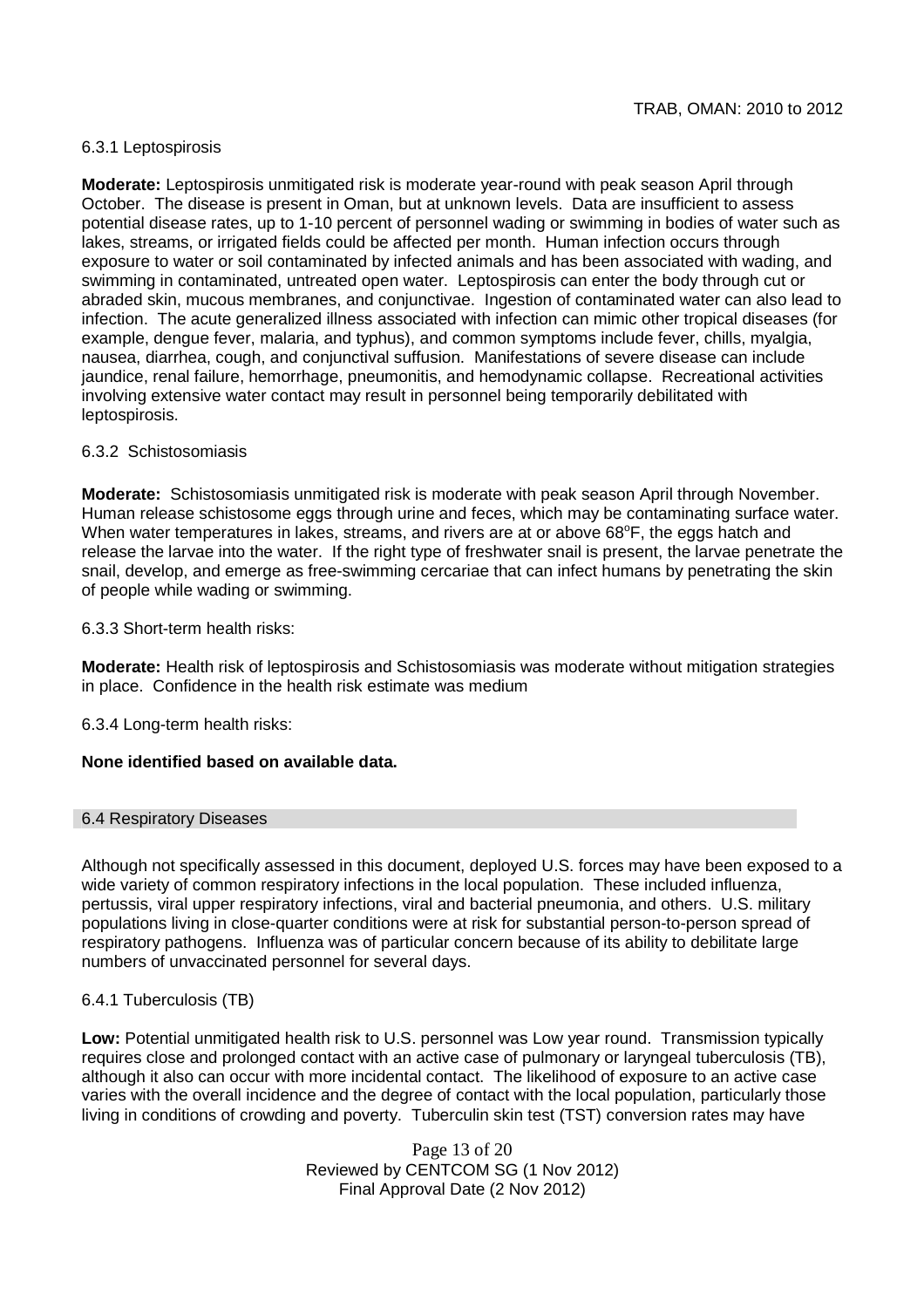been elevated over baseline for personnel with prolonged close exposure to local populations. A TST screening to detect latent infection may have been warranted in personnel with a history of prolonged close exposure to local populations. Tuberculosis exposure and infection is evaluated as part of the Post Deployment Health Assessment (PDHA) process.

## 6.4.2 Meningococcal Meningitis

**Low:** Potential unmitigated health risk to U.S. personnel was Low year round. However, the health risk may have been elevated during cooler months. Asymptomatic colonization and carriage of meningococcal bacteria was common worldwide, including within U.S. military populations; rare symptomatic cases may have occurred periodically in military populations, regardless of geographic location. Meningococcal meningitis is potentially a very severe disease typically requiring intensive care; fatalities may occur in 5-15% of cases.

6.4.3 Short-term health risks:

**Low:** Confidence in the health risk estimate was Medium

6.4.4 Long-term health risks:

### **None identified based on available data.**

#### 6.5 Animal-Contact Diseases

### 6.5.1 Q-Fever

**Moderate:** Potential unmitigated health risk to U.S. personnel was Moderate year round. Rare cases were possible among personnel exposed to aerosols from infected animals, with clusters of cases possible in some situations. Significant outbreaks (affecting 1-50%) could have occurred in personnel with heavy exposure to barnyards or other areas where animals are kept. Unpasteurized milk may also have transmitted infection. The primary route of exposure is respiratory, with an infectious dose as low as a single organism. Incidence could result in debilitating febrile illness, sometimes presenting as pneumonia, typically requiring 1 to 7 days of inpatient care followed by return to duty.

#### 6.5.2 Rabies

**Low:** Potential unmitigated health risk to U.S. personnel was Low year round. Rabies is transmitted by exposure to virus-laden saliva of an infected animal, typically through bites. Prevalence in feral and wildlife populations was well above U.S. levels due to the lack of organized control programs. Personnel bitten by potentially infected reservoir species may have developed rabies in the absence of appropriate prophylaxis. The circumstances of the bite should have been considered in evaluating individual health risk; in addition to dogs and cats, bats or wild carnivores should also have been regarded as rabid unless proven otherwise. General Order 1B mitigated rabies risk by prohibiting contact with or adoption or feeding of feral animals. Very severe illness with near 100% fatality rate could have occurred in the absence of post-exposure prophylaxis. Typically the time period from exposure to the onset of symptoms is  $2 - 12$  weeks, but can rarely take several years.

6.5.3 Short-term health risks:

**Variable (Low to Moderate):** Low for rabies and Moderate for Q-fever. Confidence in the health risk estimate was Medium.

> Page 14 of 20 Reviewed by CENTCOM SG (1 Nov 2012) Final Approval Date (2 Nov 2012)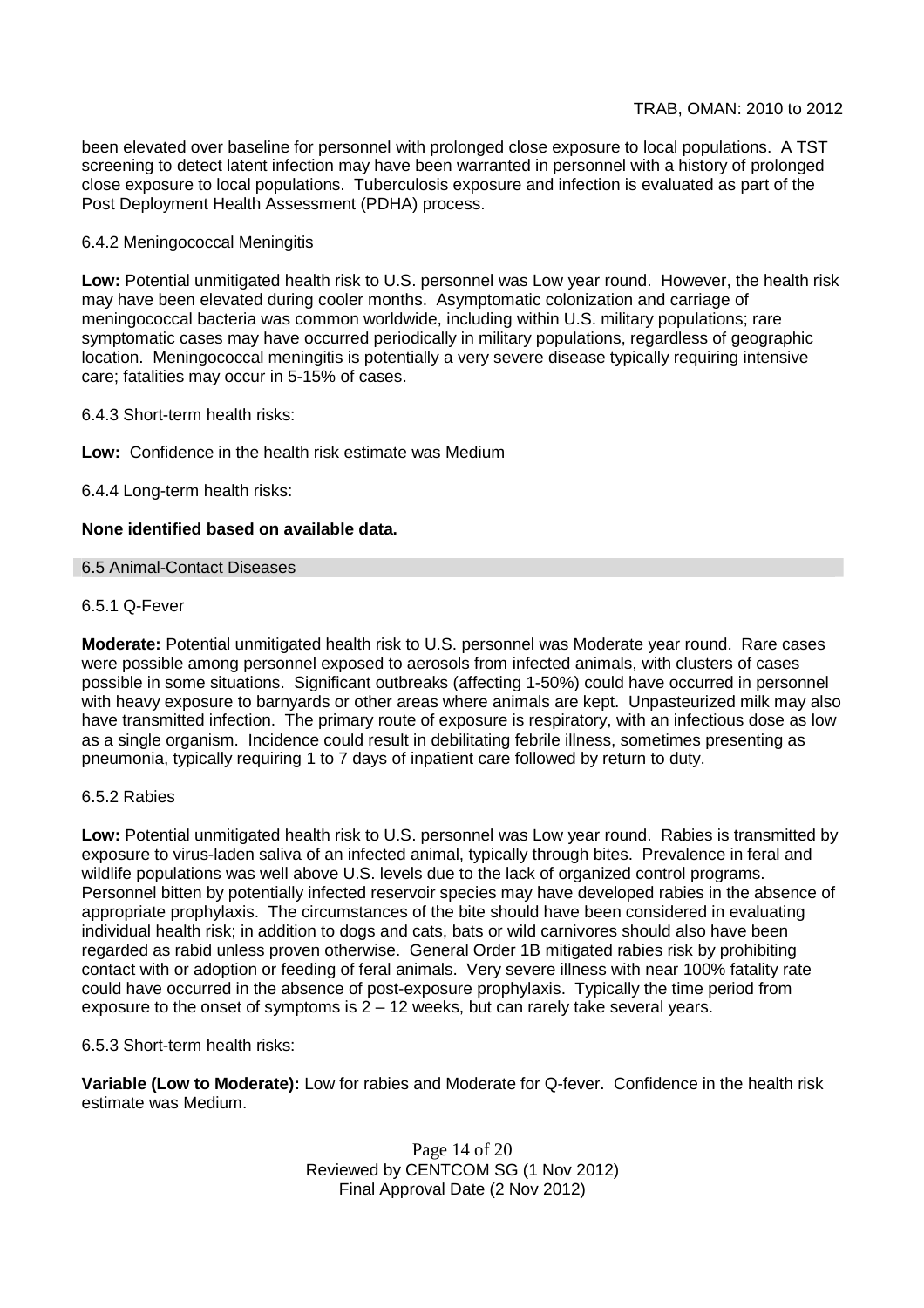### 6.5.4 Long-term health risks:

**Low:** The long term risk for rabies was Low.

### 7 Venomous Animal/Insect

All information was taken directly from the Clinical Toxicology Resources web site (C from the University of Adelaide, Australia and from the Armed Forces Pest Management Board Living Hazards Database (http://www.afpmb.org/content/living-hazards-database). The species listed below have home ranges that overlap the location of Oman and may have presented a health risk if they were encountered by personnel. Personnel at TRAB experience minimal sightings or contact.

### 7.1 Scorpions

- Androctonus crassicauda (Black Scorpion): Severe envenoming possible, potentially lethal. Cardiotoxicity may be direct or indirect, but is a feature of severe envenoming, with cardiac arrhythmias, cardiac failure.
- Nebo franckei, Nebo omanensis, Nebo whitei: Severe envenoming possible, potentially lethal. Sting likely to cause local pain, then variable development of systemic effects, which could include respiratory failure, cardiac failure and evidence of haemorrhage into vital organs.
- Apistobuthus pterygocercus, Babycurus exquisitus, Buthacus yotvatensis, Butheolus gallagheri, Compsobuthus acutecarinatus, Compsobuthus arabicus, Compsobuthus maindroni , Compsobuthus polisi, Microbuthus pusillus, Odontobuthus odonturus, Orthochirus innesi, Paraorthochirus glabifrons, Paraorthochirus kinzelbachi, Vachoniolus globimanus: There are a number of dangerous Buthid scorpions, but also others known to cause minimal effects only. Without clinical data it is unclear where this species fits within that spectrum.

## 7.2 Snakes

 Astrotia stokesii (Stokes' Sea Snake), Enhydrina schistose (Beaked Sea Snake), Hydrophis cyanocinctus (Asian Annulated Sea Snake), Hydrophis gracilis (Graceful Small-headed Sea Snake) Hydrophis lapemoides (Persian Gulf Sea Snake) Hydrophis ornatus (Reef Sea Snake), Hydrophis spiralis (Yellow Sea Snake), Lapemis curtus (Shaw's Sea Snake), Pelamis platurus (Yellow Bellied Sea Snake), Thalassophina viperina (Olive Sea Snake): Sea snake bites vary from trivial to lethal envenoming.

 Atractaspis microlepidota (Burrowing Asp), Aspis micropholis (Sahelian Burrowing Asp): Burrowing asp bites mostly cause minor effects, but severe local effects, including necrosis, can occur, as can potentially lethal systemic effects.

 Cerastes cerastes (Horned Viper), Cerastes gasperettii (Gasperetti's Horned Sand Viper): Both significant local effects and systemic effects, including coagulopathy can occur.

 Bitis arietans (Puff Adder): Echis khosatskii (Dhofar Carper Viper), Echis omanensis (Oman Saw-scaled Viper), Echis pyramidum (Geoffroy's Carpet Viper), Echis sochureki (Sochurek's Sawscaled Viper), Naja haje (Arabian Cobra): Severe envenoming possible, potentially lethal.

## 7.3 Fish/Snails

Conus geographus, Conus Textile (snails): Serious & painful envenomations (sometimes fatal)

Page 15 of 20 Reviewed by CENTCOM SG (1 Nov 2012) Final Approval Date (2 Nov 2012)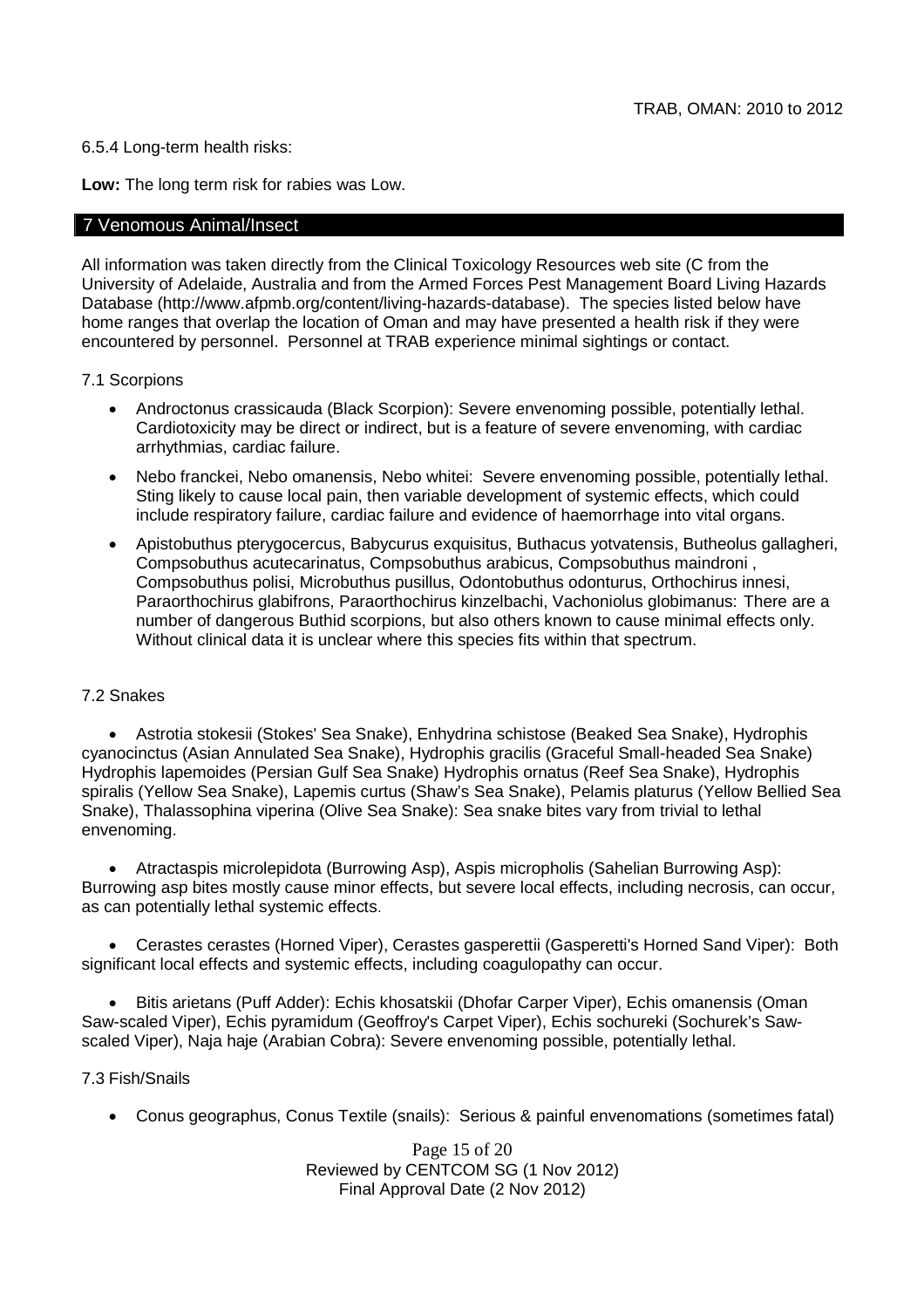usually occur when swimmers (waders) pick up shells with live snails still inside

 Pterois volitans (Lion Fish), Synaceja trachynis (Stone Fish): Serious & painful envenomations (sometimes fatal)

7.4 Short-term health risk:

**Low to High:** If encountered, effects of venom varied with species from mild localized swelling (to potentially lethal effects. See effects of venom above. Confidence in the health risk estimate was low (TG 230 Table 3-6).

7.5 Long-term health risk:

None identified.

### 8 Heat/Cold Stress

Oman's climate is hot and dry in the interior and humid along the coast. TRAB is located in southern Oman, Dhofar region, approximately 71 kilometers (km) north of Salalah (nearest coastal city). The Dhofar region's climate is dramatically different to the rest of Oman due to the effects of the monsoon rains which arrive during the summer months, creating humidity and moderate temperatures of around 86°F.

#### 8.1 Heat

The health risk of heat stress/injury based on temperatures alone is Low (< 78 °F) in January and December, High (82-87.9°F) in February and November and extremely high (≥ 88°F) from March – October. The monsoon season lasts from the end of June through the end of August. During this time, temperatures can be up to 10 degrees lower. However, work intensity and clothing/equipment worn pose greater health risk of heat stress/injury than environmental factors alone (Goldman, 2001).

Personnel are educated on dangers of heat stress, water intake and work/rest cycles.

8.1.1 Short-term health risk:

**Low to High:** High health risk of heat injury in unacclimatized personnel from March to October, and Low from November to February. The risk of heat injury was reduced through preventive measures. Because the occurrence of heat stress/injury is strongly dependent on operational factors (work intensity and clothing), confidence in the health risk estimate was low (TG 230, Table 3-6).

8.1.2 Long-term health risk:

**Low:** Long-term health implications from heat injuries are rare but can occur, especially from more serious injuries such as heat stroke. However, the health risk may be greater to certain susceptible persons–those older (i.e., greater than 45 years), in lesser physical shape, or with underlying medical/health conditions. The long-term health risk was Low; confidence in the health risk estimates was medium (TG 230, Table 3-6).

8.2 Cold

Page 16 of 20 Reviewed by CENTCOM SG (1 Nov 2012) Final Approval Date (2 Nov 2012)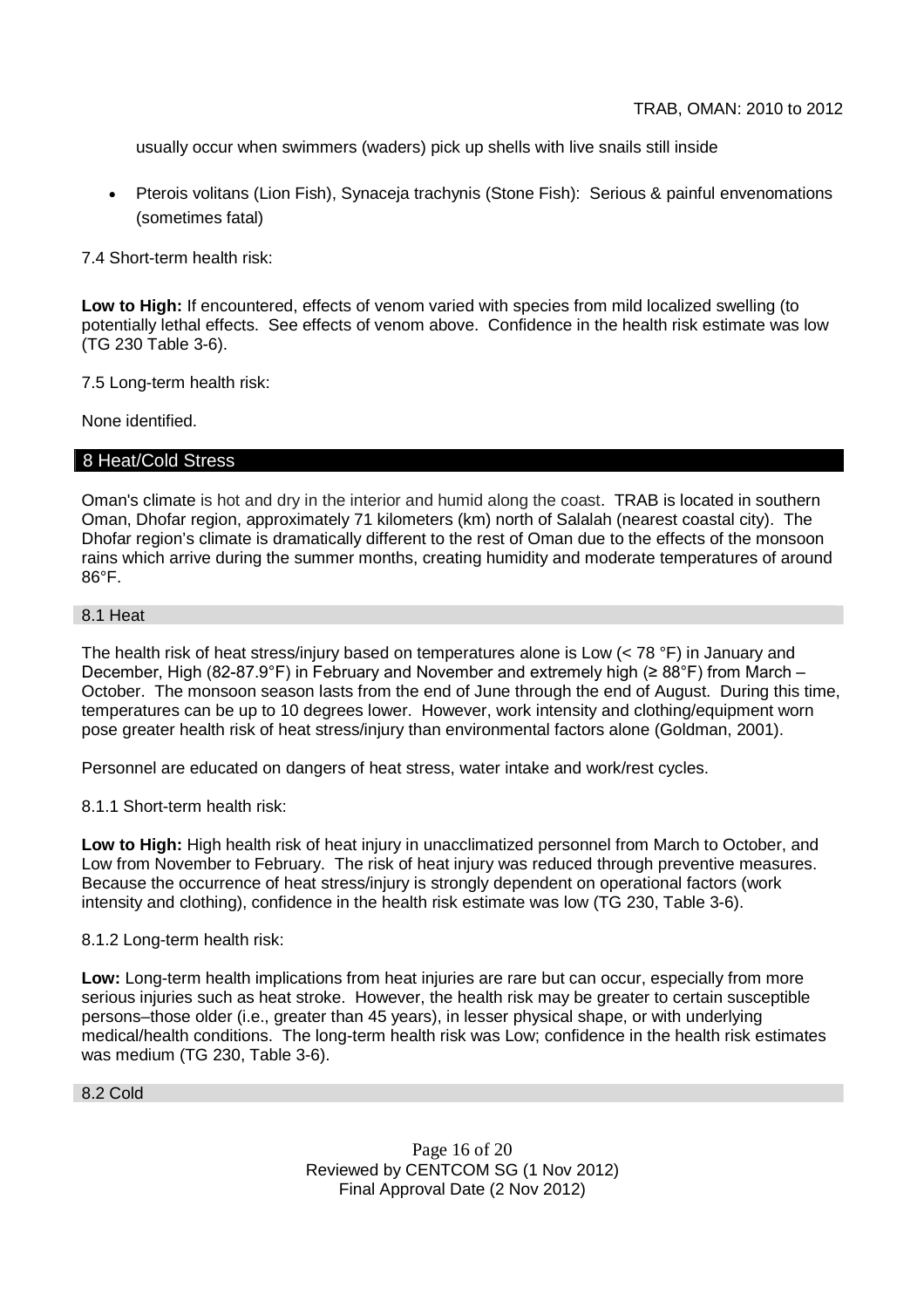Even on warm days there can be a significant drop in temperature after sunset by as much as 40 °F. There is a risk of cold stress/injury when temperatures fall below 60 °F, which can occur from November to February. The health risk assessment for non-freezing cold injuries (chilblain, trench foot, and hypothermia) is Low based on historical temperature and precipitation data. Frostbite is unlikely to occur because temperatures rarely drop below freezing. As with heat stress/injuries, cold stress/injuries are largely dependent on operational and individual factors instead of environmental factors alone. With protective measures in place the health risk assessment is low for cold stress/injury; confidence in the health risk estimate is medium.

8.2.1 Short-term health risks:

**Low:** The health risk of cold injury is Low. Confidence in the health risk estimate is medium.

8.2.2 Long-term health risk:

**Low:** The health risk of cold injury is Low. Confidence in the health risk estimate is high

## **9 Noise**

9.1 Continuous

Occupational and Environmental Health Assessments at TRAB indicate the potential for noise exposure when working on or near the flightline and/or industrial shops. Appropriate hearing protection is provided for all individuals in shops which generate or are exposed to hazardous noise.

9.1.1 Short-term health risks:

**Low:** Short-term risk of noise injury with appropriate hearing protection use is Low. Confidence in the health risk assessment is medium (TG 230, Table 3-6).

9.1.2 Long-term health risks:

**Low-Moderate**: Long-term risk of noise injury with appropriate hearing protection use is Low to Moderate. Confidence in the health risk assessment is medium (TG 230, Table 3-6).

9.2 Impulse

No specific hazard sources were documented in DOEHRS or MESL data portal between April 2010 and August 2012.

## **10 Unique Incidents/Concerns**

#### 10.1 Potential environmental contamination sources

DoD personnel are exposed to various chemical, physical, ergonomic, and biological hazards in the course of performing their mission. These types of hazards depend on the mission of the unit and the operations and tasks which the personnel are required to perform to complete their mission. The health risk associated with these hazards depends on a number of elements including what materials are used, how long the exposure last, what is done to the material, the environment where the task or operation is performed, and what controls are used. These process and hazards are identified and evaluated in DOEHRS for the corresponding work centers. Exposures to these occupational hazards

> Page 17 of 20 Reviewed by CENTCOM SG (1 Nov 2012) Final Approval Date (2 Nov 2012)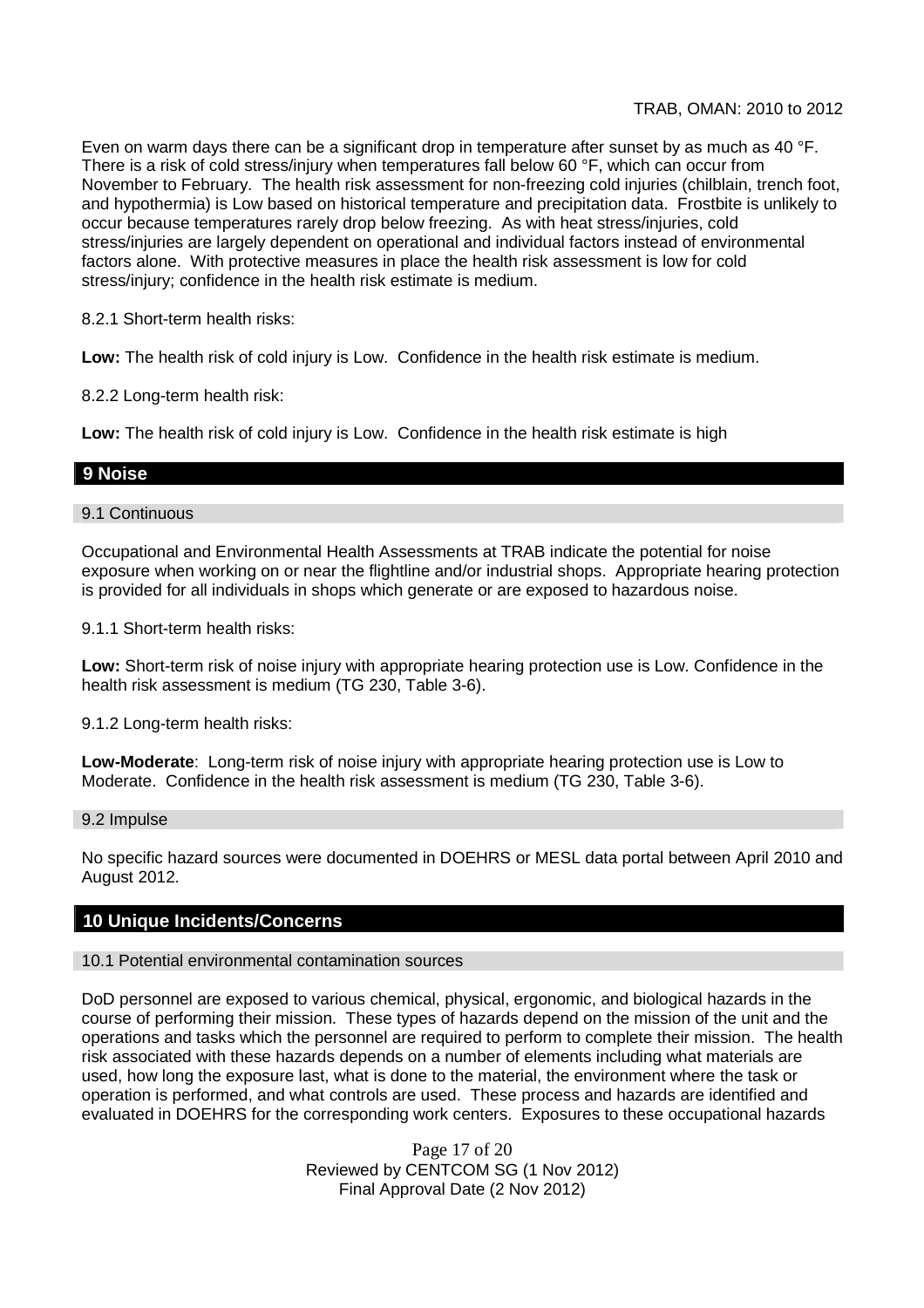can occur through inhalation (air), skin contact, or ingestion; however exposures through air are generally associated with the highest health risk.

#### 10.2 Waste Sites/Waste Disposal

As of the 2010 Occupational and Environmental Health Site Assessment, hazardous materials disposal was still in the planning phase. Several unit controlled satellite collection points exist on base including one maintained by a contractor. This waste is then transferred to a central waste collection area for final disposition. Trash is collected by a contractor and taken to an off-base landfill for disposal.

When needed, expired medicines were burned at an Omani Air Force burn site on base. Burning occurred near the flight line on the Omani side of the base in the burn pit. AF Fire Department personnel conduct AF burning operations. This practice was discontinued in 2011.

No specific health risks associated with these waste management operations have been identified.

#### 10.3 Fuel/petroleum products/industrial chemical spills:

No significant incidents have occurred at TRAB regarding fuel, petroleum or industrial chemical spills.

#### 10.4 Pesticides/Pest Control:

TRAB has an Entomology shop. Minimal amounts of pesticides are used and small amounts are maintained at the CE K-Span. Insect traps and baits are mainly used for pest control. Rogue cats are trapped by Entomology personnel and released in areas that are not populated by base personnel. 10.4.1 Short-term and Long-term health risks

**Low:** Long term health risk is Low. Confidence in the health risk assessment is medium (TG 230 Table 3-6).

#### 10.5 Asbestos

3 samples were collected in May 2011 to determine the presence of asbestos in floor tiles located inside of a host nation building (bldg 542). Sampled material is 12" x 12" floor tile and associated mastic, material was non-friable and in good condition. No asbestos was identified in sampled tiles.

#### 10.5.1 Short-term and Long-term health risks

**Low:** Long term health risk is Low. Confidence in the health risk assessment is medium (TG 230 Table 3-6).

> Page 18 of 20 Reviewed by CENTCOM SG (1 Nov 2012) Final Approval Date (2 Nov 2012)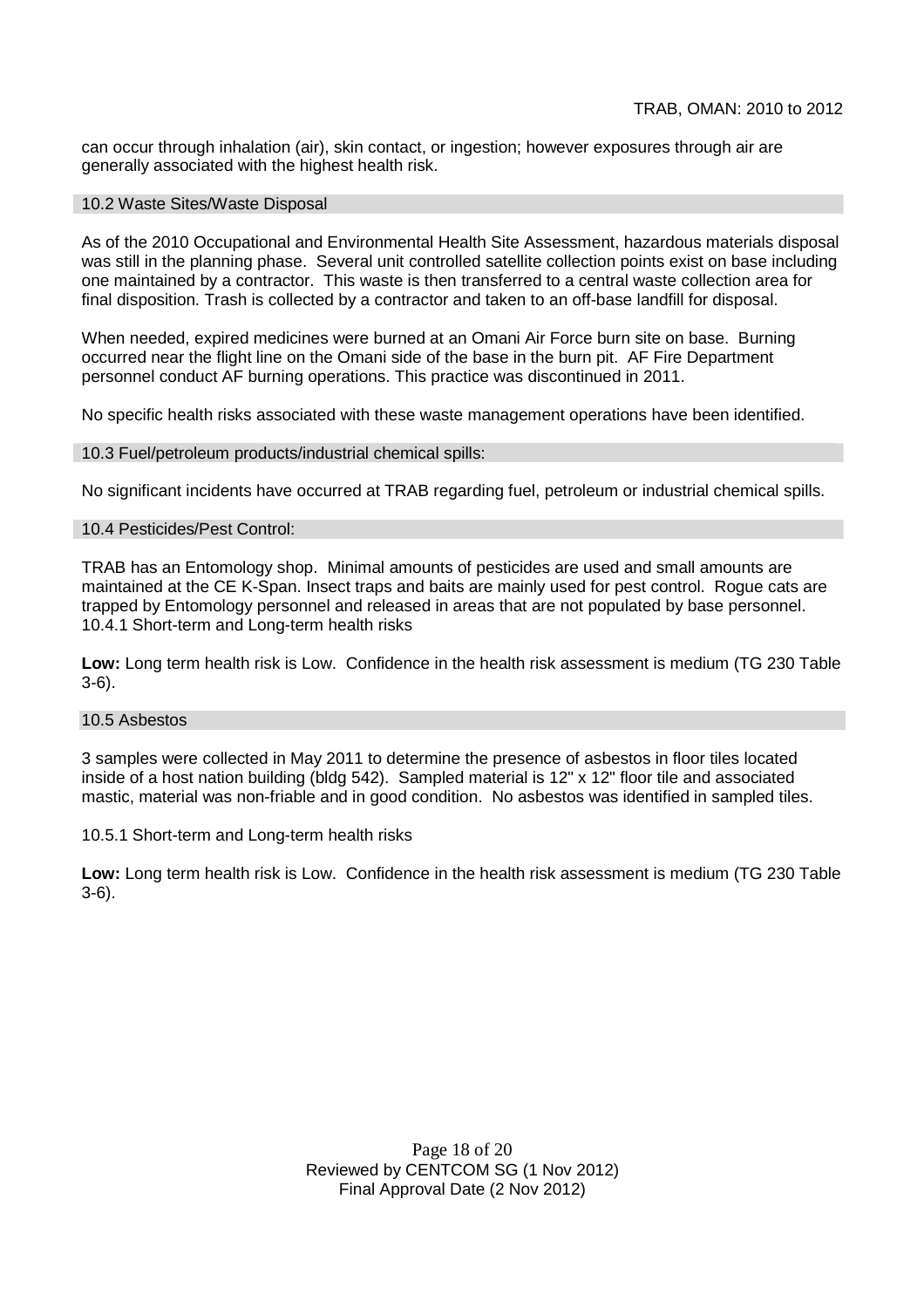## **11 References<sup>2</sup>**

- 1. Armed Forces Pest Management Board Living Hazards Database: http://www.afpmb.org/content/living-hazards-database
- 2. Casarett and Doull's Toxicology: the Basic Science of Exposures, Chapter 2- Principles of Toxicology; Fifth Edition, McGraw Hill, New York.
- 3. Clinical Toxicology Resources: http://www.toxinology.com/. University of Adelaide, Australia.
- 4. Defense Occupational and Environmental Health Readiness System (referred to as the DOEHRS-EH database) at https://doehrs-ih.csd.disa.mil/Doehrs/.
- 5. Department of Defense (DoD) Instruction 6490.03, Deployment Health, 2006.
- 6. DoDI 6055.05, Occupational and Environmental Health, 2008.
- 7. DoD MESL Data Portal: https://mesl.apgea.army.mil/mesl/. Some of the data and reports used may be classified or otherwise have some restricted distribution.
- 8. Goldman RF. 2001. Introduction to heat-related problems in military operations. In: Textbook of military medicine: medical aspects of harsh environments Vol. 1, Pandolf KB, and Burr RE (Eds.), Office of the Surgeon General, Department of the Army, Washington DC.
- 9. Joint Staff Memorandum (MCM) 0028-07, Procedures for Deployment Health Surveillance, 2007.
- 10. Occupational and Environmental Health Site Assessment (OEHSA), Thumrait Air Base, April 2011.
- 11. National Center for Medical Intelligence (NCMI): https://www.intelink.gov/ncmi/index.php.
- 12. Modification 11 to United States Central Command Individual Protection and Individual, Unit Deployment Policy, 2 December 2011.
- 13. USA PHC TG230, June 2010 Revision.
- 14. USACHPPM 2008 Particulate Matter Factsheet; 64-009-0708, 2008.

Page 19 of 20 Reviewed by CENTCOM SG (1 Nov 2012) Final Approval Date (2 Nov 2012)

 $^2$  NOTE. The data are currently assessed using the 2010 TG230. The general method involves an initial review of the data which eliminates all chemical substances not detected above 1-yr negligible MEGs. Those substances screened out are not considered acute or chronic health hazards so are not assessed further. For remaining substances, acute and chronic health effects are evaluated separately for air water (soil is only evaluated for long term risk). This is performed by deriving separate short-term and long term population exposure level and estimates (referred to as population exposure point concentrations (PEPC)) that are compared to MEGs derived for similar exposure durations. If less than or equal to negligible MEG the risk is Low. If levels are higher than negligible then there is a chemical-specific toxicity and exposure evaluation by appropriate SMEs, which includes comparison to any available marginal, critical or catastrophic MEGs. For drinking water 15 L/day MEGs are used for the screening while site specific 5-15 L/day are used for more detailed assessment. For nondrinking water (such as that used for personal hygiene or cooking) the 'consumption rate' is limited to 2 L/day (similar to the EPA) which is derived by multiplying the 5 L/day MEG by a factor of 2.5. This value is used to conservatively assess non drinking uses of water.